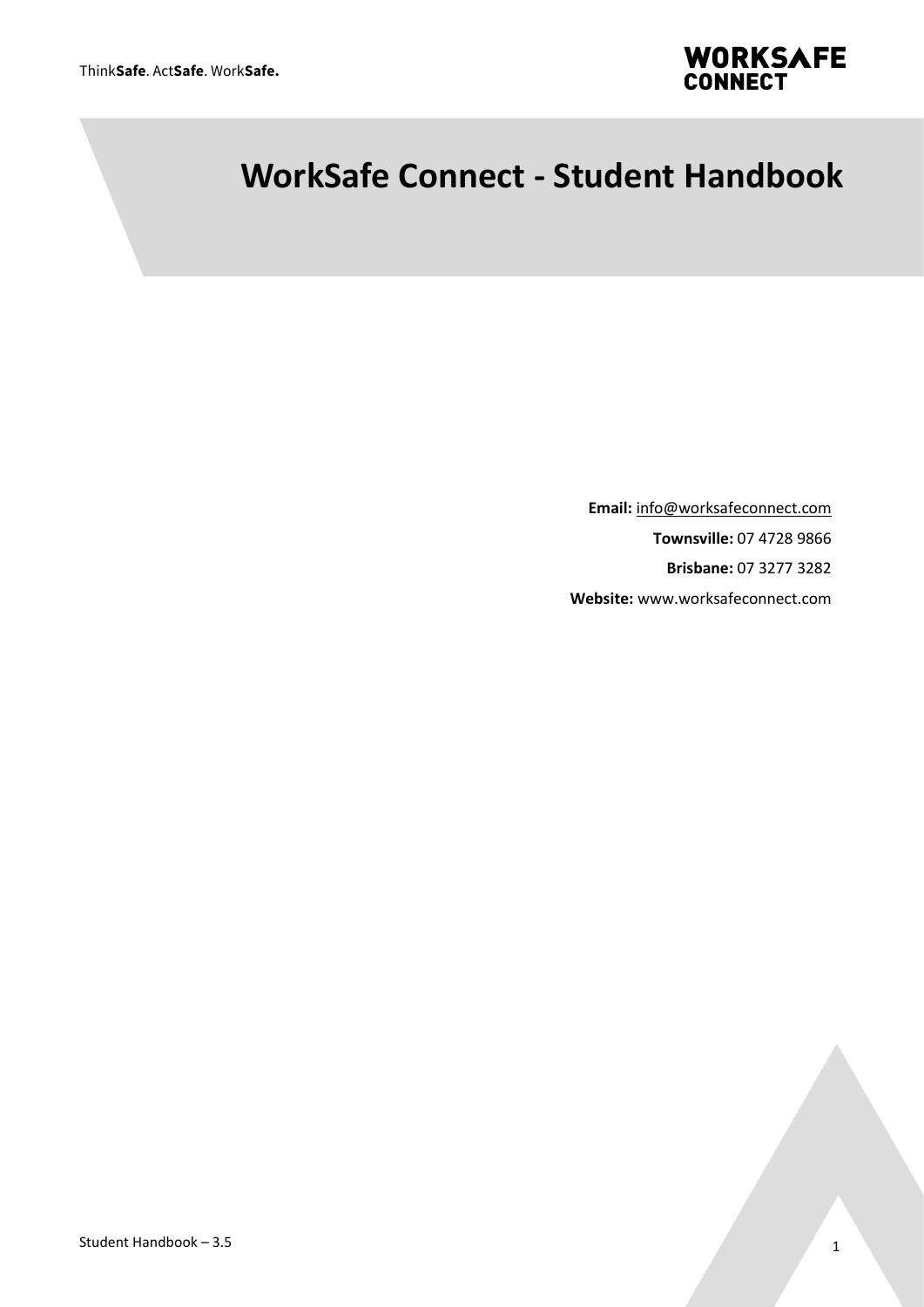

#### **TABLE OF CONTENTS**

| 1) |                                                                                                          |  |
|----|----------------------------------------------------------------------------------------------------------|--|
| 2) |                                                                                                          |  |
| 3) |                                                                                                          |  |
| 4) |                                                                                                          |  |
|    |                                                                                                          |  |
|    |                                                                                                          |  |
|    |                                                                                                          |  |
|    |                                                                                                          |  |
|    |                                                                                                          |  |
|    |                                                                                                          |  |
|    |                                                                                                          |  |
|    |                                                                                                          |  |
|    |                                                                                                          |  |
|    |                                                                                                          |  |
|    |                                                                                                          |  |
|    |                                                                                                          |  |
|    |                                                                                                          |  |
|    |                                                                                                          |  |
|    |                                                                                                          |  |
|    |                                                                                                          |  |
|    |                                                                                                          |  |
|    |                                                                                                          |  |
|    |                                                                                                          |  |
|    |                                                                                                          |  |
|    |                                                                                                          |  |
|    |                                                                                                          |  |
|    |                                                                                                          |  |
|    |                                                                                                          |  |
|    |                                                                                                          |  |
|    |                                                                                                          |  |
|    |                                                                                                          |  |
|    |                                                                                                          |  |
|    | Cancelling a public course enrolment with WorkSafe Connect (cancelling prior to commencing a course)  19 |  |
|    | Withdrawing from a public course with WorkSafe Connect (withdrawing after course commencement)  19       |  |
|    |                                                                                                          |  |
|    |                                                                                                          |  |
|    |                                                                                                          |  |
|    |                                                                                                          |  |
|    |                                                                                                          |  |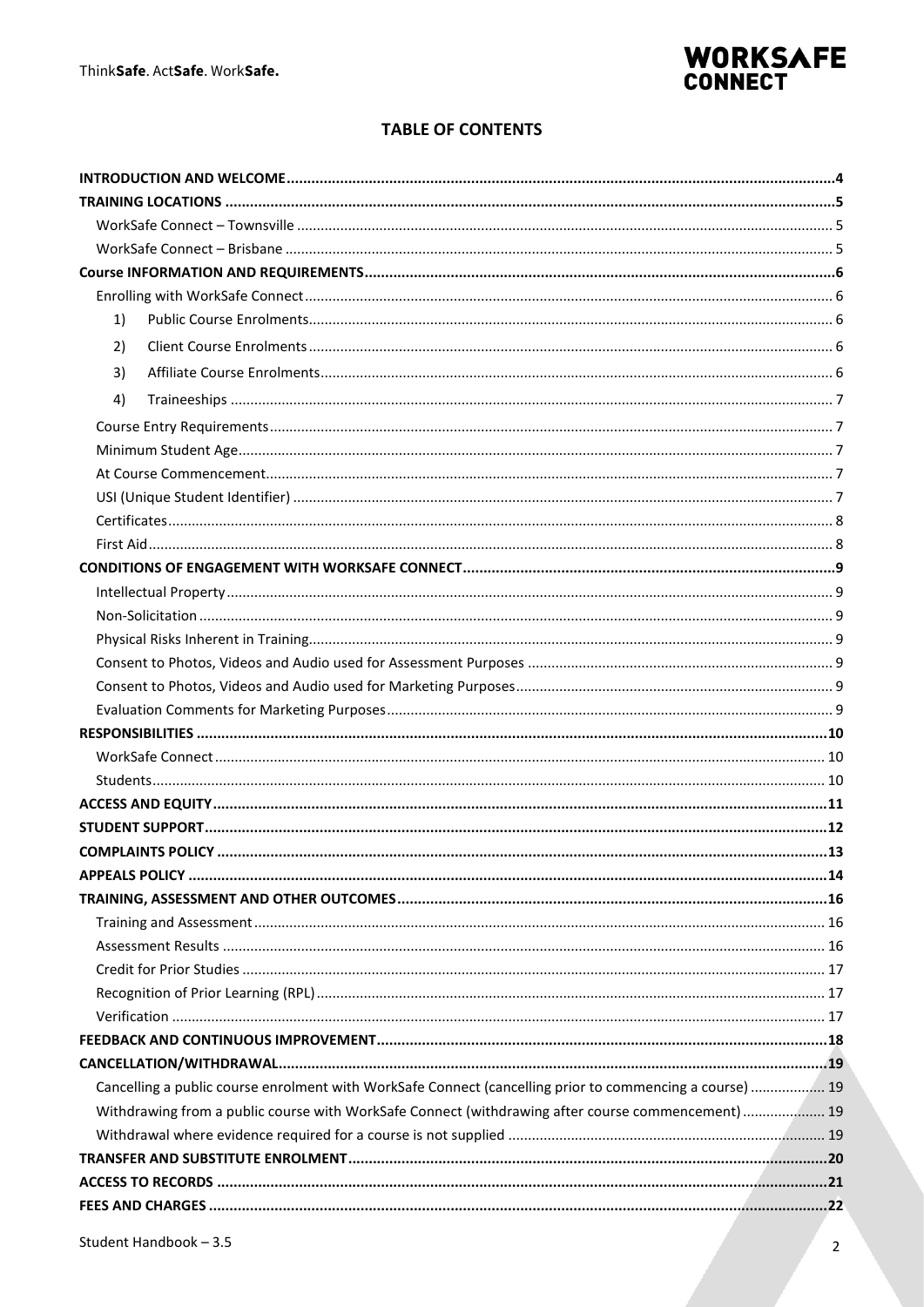# WORKSAFE<br>CONNECT

#### © WorkSafe Connect Pty Ltd

The concepts and information contained in this document are the property of WorkSafe Connect. Use or copying of this document in whole or part without the written permission of an authorised officer constitutes an infringement of copyright.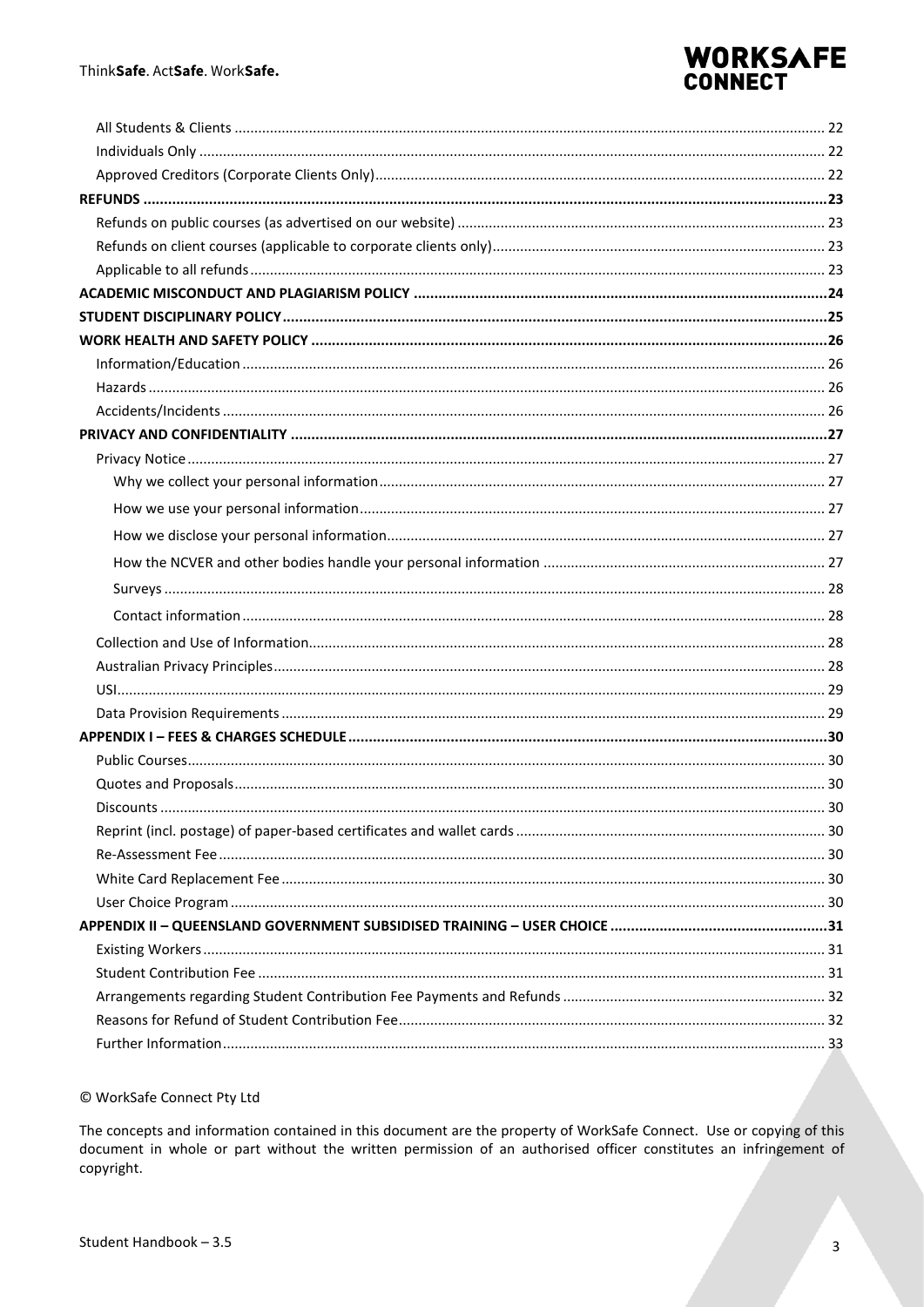

# <span id="page-3-0"></span>**INTRODUCTION AND WELCOME**

We would like to take this opportunity to welcome you to WorkSafe Connect.

Since 2006, WorkSafe Connect has worked with a large team of technically and practically strong servicefocused safety and training professionals that are able to responsively service the unique demands of our students.

Our growth to date has been built of the back of an ongoing commitment to quality and service.

At WorkSafe Connect, we develop all our training to meet industry and government regulation and strive to be a leader in the provision of high quality and industry relevant training solutions.

We have produced this handbook as a guide to the standards, processes and procedures that support you as a student with WorkSafe Connect.

Thank you again for choosing to work with WorkSafe Connect and we look forward to working with you moving forward.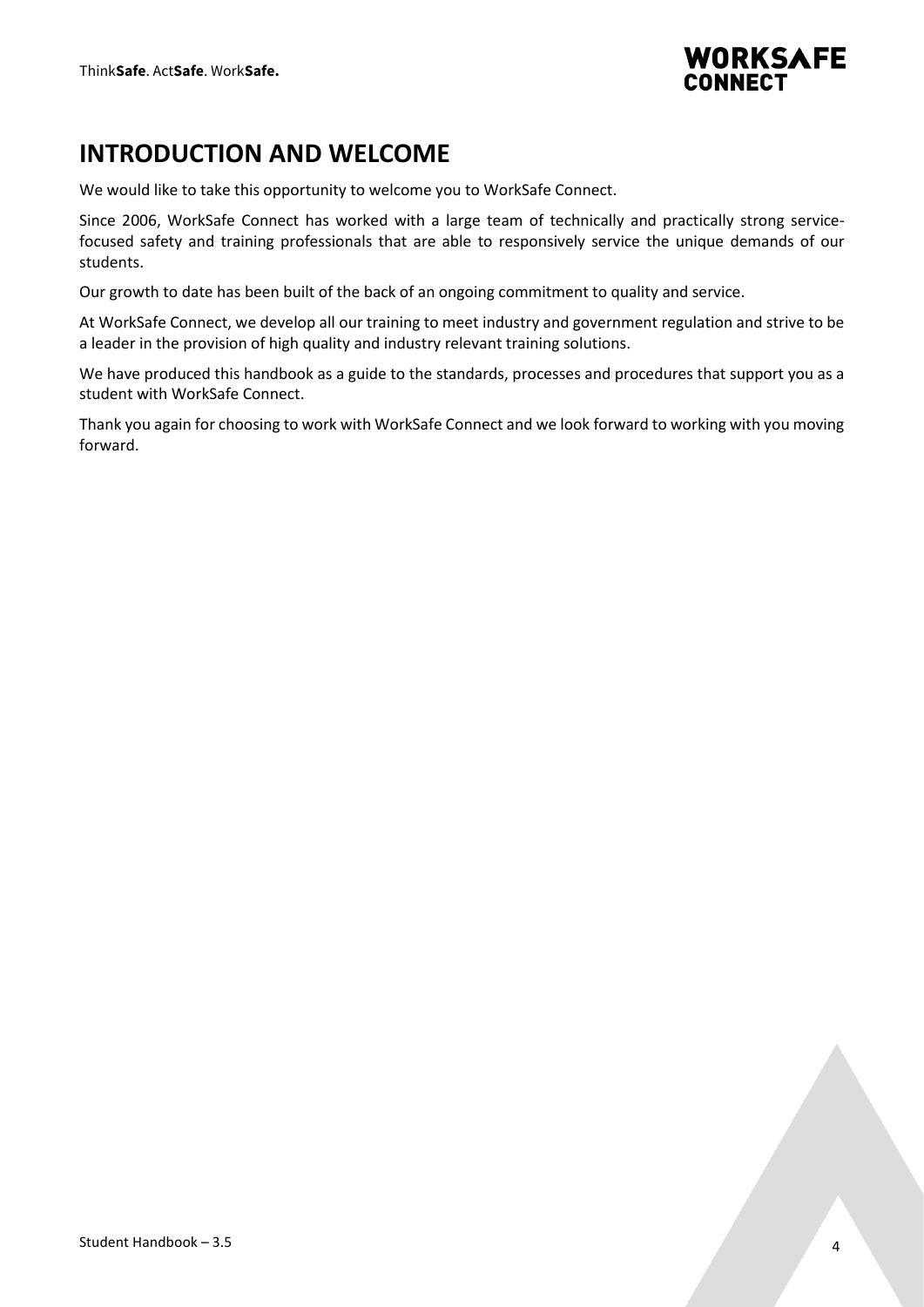

# <span id="page-4-0"></span>**TRAINING LOCATIONS**

WorkSafe Connect delivers short courses and qualifications at our training facilities, at client and affiliate partner sites throughout Australia as well as via online and virtual mediums (e.g., Zoom).

In Townsville, WorkSafe Connect has invested in its own standalone training facility in the central suburb of Garbutt. Featuring 5 dedicated training rooms and a custom high-risk training facility, WorkSafe Connect offers a range of short courses, qualifications and high-risk work licenses on site.

In Brisbane, WorkSafe Connect operates out of the Construction Training Centre (CTC) in Salisbury. With permanent training facilities coupled with access to CTC's dedicated high-risk training facilities, WorkSafe Connect can offer its training services in Australia's premier training centre.

WorkSafe Connect's trainers will also travel to our clients' sites throughout Australia and deliver training on site to clients' employees and associates.

Where specialist equipment is required, WorkSafe Connect has a range of alliances with equipment providers to ensure access to plant and machinery.

### <span id="page-4-1"></span>**WorkSafe Connect – Townsville**

327 Bayswater Road **Garbutt** Townsville, QLD 4814

**Phone:** 07 4728 9866 **Hours:** 0700 – 1700 (Monday to Friday)

### <span id="page-4-2"></span>**WorkSafe Connect – Brisbane**

Gate 1, Building 4 Construction Training Centre 460-492 Beaudesert Road Salisbury Brisbane, QLD 4107

**Phone:** 07 3277 3282 **Hours:** 0700 – 1700 (Monday to Friday)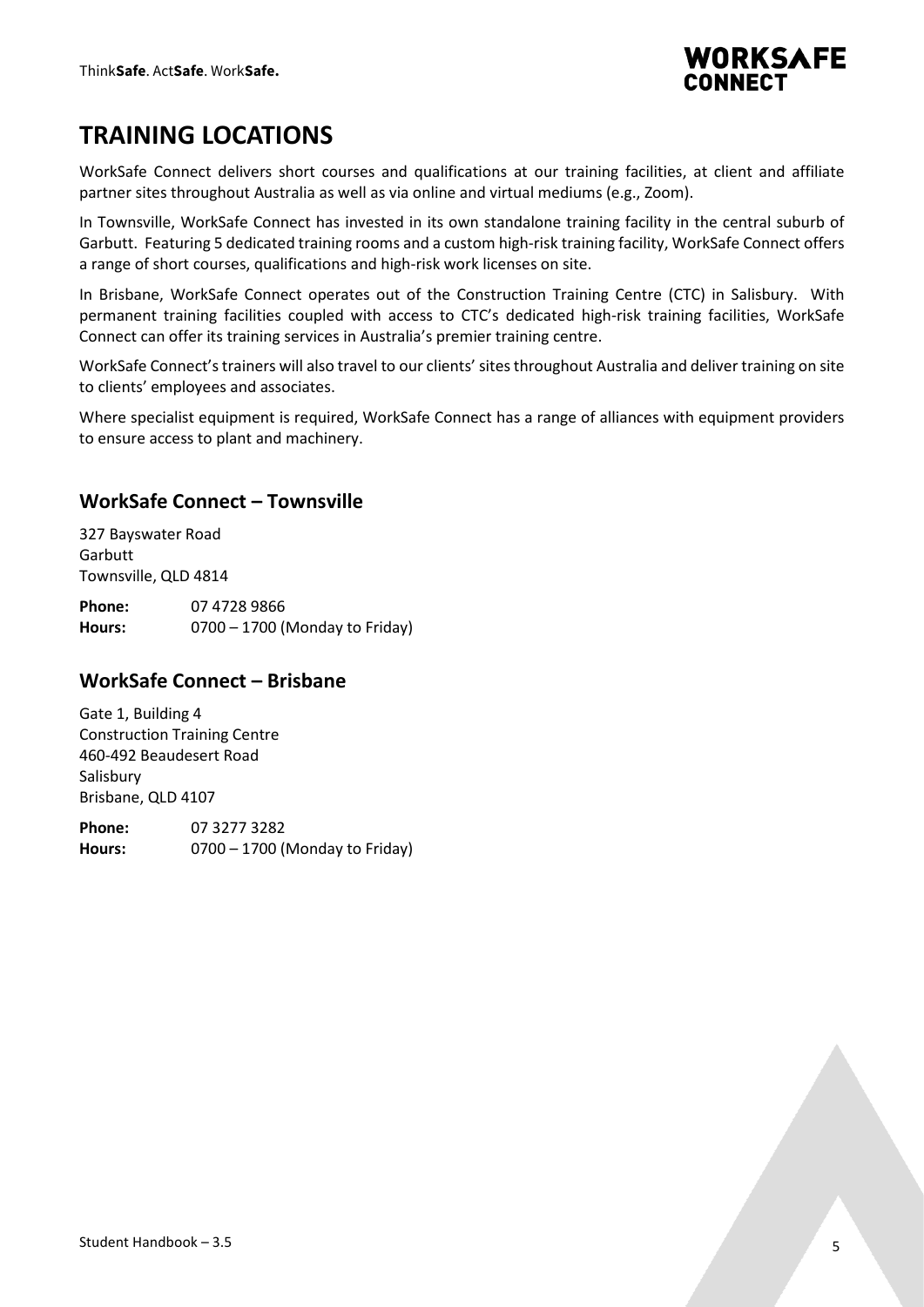

### <span id="page-5-0"></span>**COURSE INFORMATION AND REQUIREMENTS**

WorkSafe Connect offers a variety of courses to help further our students' learning journey and to ensure that they have the knowledge and skills to ensure that they think safe, act safe and work safe.

For information about each course, please visit the relevant course page on the WorkSafe Connect website.

### <span id="page-5-1"></span>**Enrolling with WorkSafe Connect**

There are four primary ways students complete either short courses or qualifications with WorkSafe Connect:

#### <span id="page-5-2"></span>**1) Public Course Enrolments**

Public courses are offered to the public and listed on the WorkSafe Connect website calendar (with all information regarding these courses available on the relevant course webpage). Students can book directly via the website or call a member of the WorkSafe Connect team to book over the phone.

A student is only enrolled once payment is made or a purchase order is received for those students that are booked by their Employer (who must be an approved creditor).

A student or employer may register interest in a course and a tentative booking made, however the place in the course is not confirmed until payment or a purchase order is received.

The student (and their employer if the employer has booked the student into the course) will receive a 'booking confirmation' email which summarises the course details including the course times, the relevant address and what to bring. This email requests a student to advise WorkSafe Connect of any learning support requirements if known (noting that any divulged information will be passed onto the Trainer ahead of course commencement and will be dealt with discretely).

Students who have provided their email address will receive a reminder email 2 days before course commencement with the course particulars.

On the day prior to course commencement, an SMS will be sent to the student's mobile number reminding them of the upcoming course.

#### <span id="page-5-3"></span>**2) Client Course Enrolments**

Client courses are at the request of a specific client or employer for their employees and associates only. These courses are run at either a WorkSafe Connect facility or at the client's site. These courses are not open to the public or other clients.

The client contact notifies WorkSafe Connect of the students they wish to attend the course. WorkSafe Connect provides the client contact with the relevant information who then passes this information onto the students ahead of enrolment and course commencement.

Where the client contact provides the email addresses of the students, WorkSafe Connect will issue a course confirmation email with the course details ahead of course commencement.

#### <span id="page-5-4"></span>**3) Affiliate Course Enrolments**

Affiliate courses are those conducted by authorised affiliate partners where WorkSafe Connect is the supervising RTO. WorkSafe Connect has reviewed and authorised the affiliate's trainer assessors and resources to deliver training and assessment.

When enrolling into an affiliate course, the student is firstly advised of all information regarding the course and alerted to the contents of this Student Handbook by an authorised Trainer Assessor.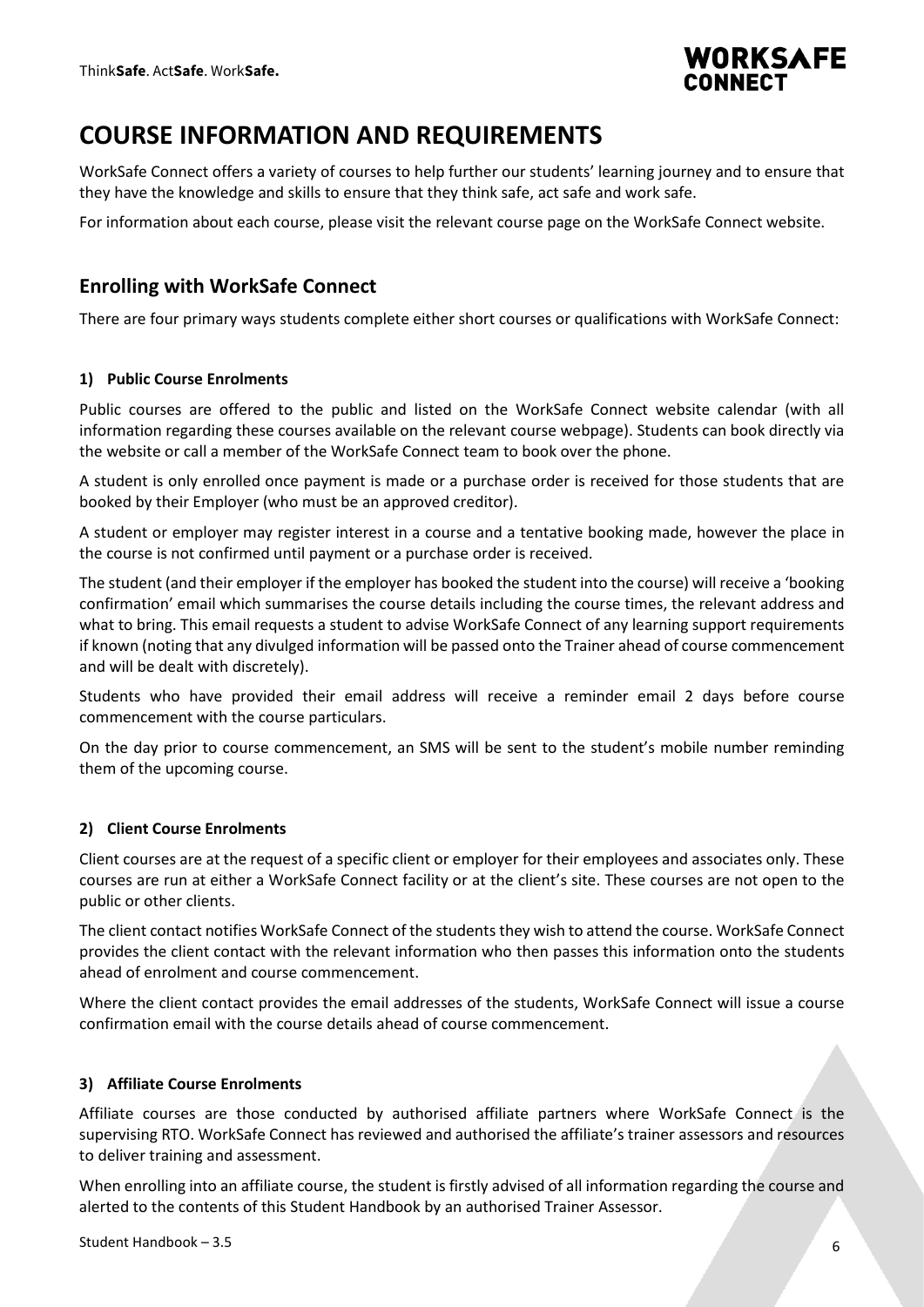

#### <span id="page-6-0"></span>**4) Traineeships**

For employer groups only, WorkSafe Connect offers a Certificate III in Surface Extraction as a traineeship via the Queensland Governments User Choice Program. For further information, please see Appendix II.

### <span id="page-6-1"></span>**Course Entry Requirements**

Some of our courses have entry requirements such as verifiable prior experience or previously held units of competency. Please see our website for further information regarding the entry requirements for each course.

#### <span id="page-6-2"></span>**Minimum Student Age**

We accept students who are 16 years and older. The exception to this is for high-risk work licence courses, where students must be 18 years old.

### <span id="page-6-3"></span>**At Course Commencement**

On the day of course commencement, the student will be required to:

- Complete a Student Enrolment Form. This form requests contact details, USI number, regulatory data, and includes privacy disclosures as well as acknowledgements. The information provided is subject to both WorkSafe Connect's and the Regulator's privacy policies (see the Privacy & Confidentiality section below).
- To determine if a student requires any learning support (where not previously advised), there are questions for the student to answer in Section 3 of the Student Enrolment Form. If either the student or trainer identifies support is required, the trainer will discuss this discretely with the student and agree a support strategy relevant to the course requirements.

### <span id="page-6-4"></span>**USI (Unique Student Identifier)**

- **Why a student needs a USI**: From 1 January 2015, WorkSafe Connect can be prevented from issuing students with a nationally recognised VET qualification or Statement of Attainment when they complete a course if they do not have a Unique Student Identifier (USI). In addition, WorkSafe Connect is required to include a student's USI in the data we submit to NCVER. If a student has not yet obtained a USI, they can apply for it directly a[t https://www.usi.gov.au/students/create-your-usi/](https://www.usi.gov.au/students/create-your-usi/) on a computer or mobile device.
- **If a student already has a USI:** A student may already have a USI if they have done any nationally recognised training, which could include training at work, completing a first aid course, getting a white card, or studying at a TAFE or training organisation. It is important to try to find out whether they already have a USI before attempting to create a new one. A student should not have more than one USI. To check if a student already has a USI, use the 'Forgotten USI' link on the USI website at [https://www.usi.gov.au/faws/i-have-forgotten-my-usi/.](https://www.usi.gov.au/faws/i-have-forgotten-my-usi/)
- **Application for a USI through WorkSafe Connect:** If a student would like WorkSafe Connect to apply for a USI on their behalf, they must authorise us to do so and have read the privacy information at [https://www.usi.gov.au/documents/privacy-notice-when-rto-applies-their-behalf.](https://www.usi.gov.au/documents/privacy-notice-when-rto-applies-their-behalf)
	- A student must provide their drivers licence details on the Student Enrolment Form so that WorkSafe Connect can apply for a USI on the student's behalf. By providing these details, they consent to the collection, use and disclosure of personal information (which may include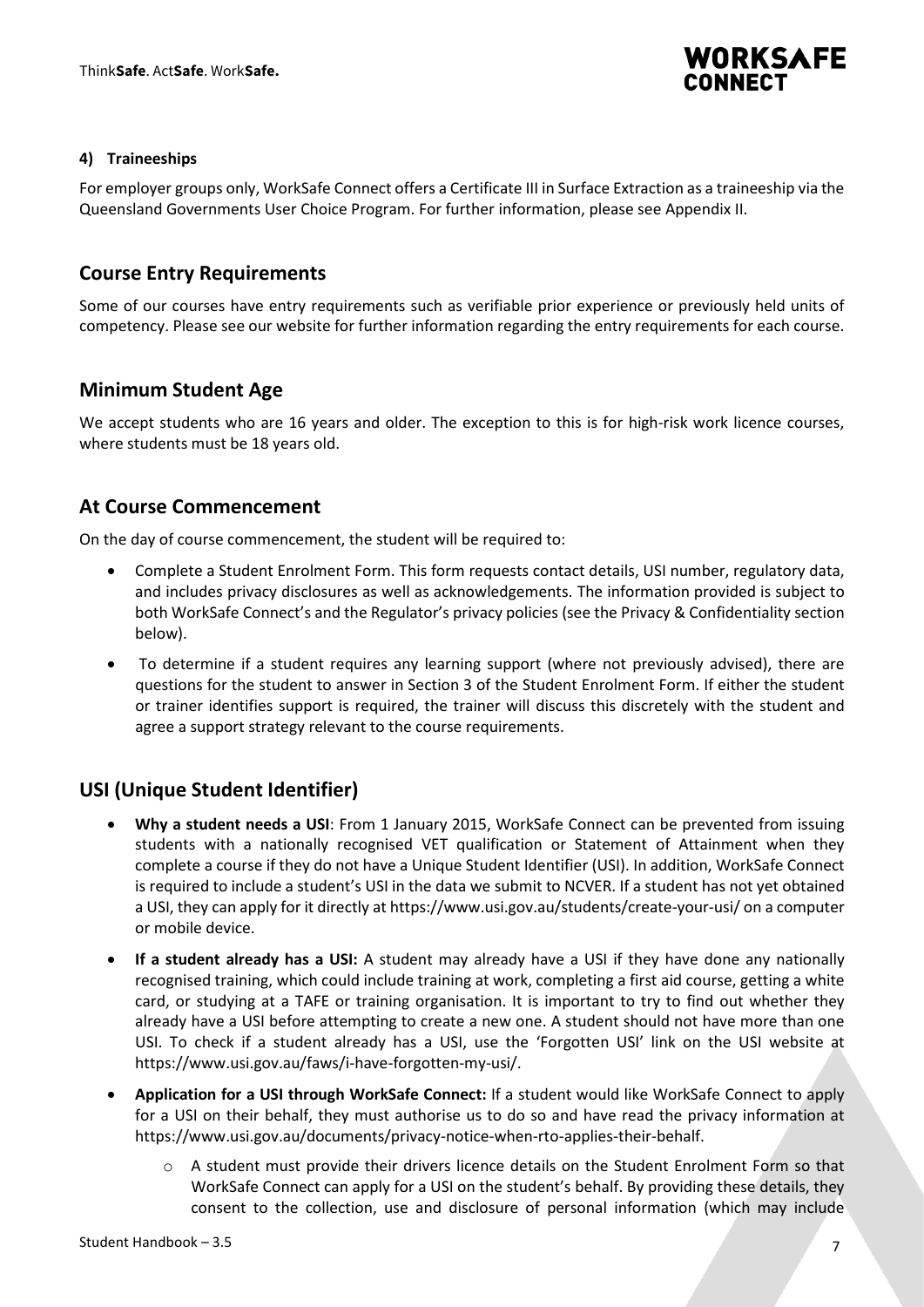

sensitive information) pursuant to the information detailed at [https://www.usi.gov.au/documents/privacy-notice-when-rto-applies-their-behalf.](https://www.usi.gov.au/documents/privacy-notice-when-rto-applies-their-behalf)

o In accordance with section 11 of the Student Identifiers Act 2014, WorkSafe Connect will securely destroy personal information which we collect from students solely for the purpose of applying for a USI on their behalf as soon as practicable after we have made the application or the information is no longer needed for that purpose.

### <span id="page-7-0"></span>**Certificates**

Once a student has successfully completed all assessment requirements for the unit of competency or a qualification, they will be issued with a Statement of Attainment, or Qualification and Statement of Results, from WorkSafe Connect within thirty (30) days providing all fees invoiced have been paid.

Should the student withdraw from a qualification, they will be issued with a Statement of Attainment for the units of competency successfully achieved providing all fees invoiced have been paid.

Certificates are released to students electronically upon successful completion of the course and a copy of this certificate may also be released to the employer if they have paid for the course.

### <span id="page-7-1"></span>**First Aid**

In the event of a student requiring First Aid, a trainer or staff member will administer First Aid and complete an Incident Report Form. Should medication be required, students will be referred to a medical facility and if necessary, will be accompanied by a staff member. In the case of an emergency staff will call an ambulance and stay with the student until it arrives. Where the student's employer made the course booking, WorkSafe Connect may also contact them to advise of the circumstances.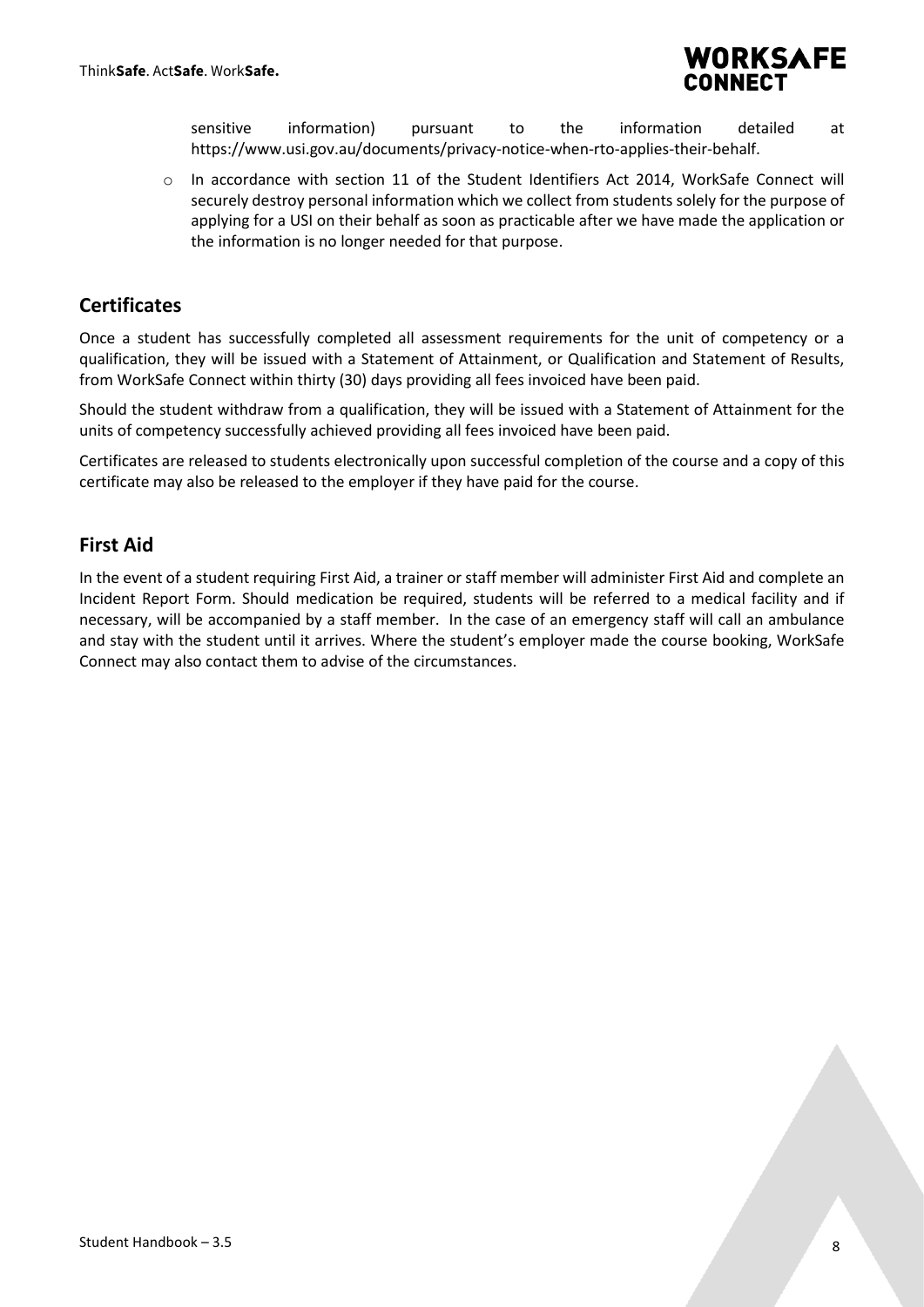

### <span id="page-8-0"></span>**CONDITIONS OF ENGAGEMENT WITH WORKSAFE CONNECT**

### <span id="page-8-1"></span>**Intellectual Property**

Unless authorised in writing, the distribution, disclosure or use of WorkSafe Connect material with an unauthorised third party is not permitted.

### <span id="page-8-2"></span>**Non-Solicitation**

Students or employers agree that for a period of 12 months after the delivery of services, the student / employer client must not endeavour to entice away from WorkSafe Connect any current employee with the intent of offering that person employment similar to or in competition with the service offered by WorkSafe Connect.

### <span id="page-8-3"></span>**Physical Risks Inherent in Training**

There may be physical tasks required to complete a course. While the trainer will stop the training or assessment if risk to students or property is observed, the student acknowledges these physical tasks involve inherent risk that may result in damage to property or injury to students (or death in rare cases). The student assumes full responsibility for any injury or damage that may result from their participation.

### <span id="page-8-4"></span>**Consent to Photos, Videos and Audio used for Assessment Purposes**

WorkSafe Connect and its approved representatives (e.g. trainer assessors) reserve the right to take photos as well as video and audio recordings of its training and assessment as part of evidence gathering for assessment purposes. This evidence will be stored securely and only used for internal verification and compliance purposes as well as made available to governing regulatory bodies (e.g., Australia Skills Quality Authority (ASQA) as part of their audit requirements.

### <span id="page-8-5"></span>**Consent to Photos, Videos and Audio used for Marketing Purposes**

WorkSafe Connect reserves the right to take photos as well as video and audio recordings of its training courses and programs for both internal and external marketing purposes. By signing the Marketing Consent Form, the student agrees that WorkSafe Connect has ownership of the material (including the copyright). These uses include, but are not limited to illustrations, bulletins, exhibitions, videotapes, reprints, reproductions, publications, advertisements, and any promotional or educational materials in any medium now known or later developed, including the Internet. The student acknowledges that they and/or their guardian will not receive compensation for the use of such materials, and hereby release them to WorkSafe Connect and its agents and assigns from all claims which arise out of or are in any way connected with such use. Consent can be withdrawn at any time in writing to WorkSafe Connect.

### <span id="page-8-6"></span>**Evaluation Comments for Marketing Purposes**

On occasion, WorkSafe Connect would like to use the comments provided by students from their evaluation forms for marketing and / or promotional purposes. The student can give their consent by completing the relevant section on the evaluation form. When consent is given, WorkSafe Connect will only use the comment and the student's first name for this purpose. Consent can be withdrawn at any time in writing to WorkSafe Connect.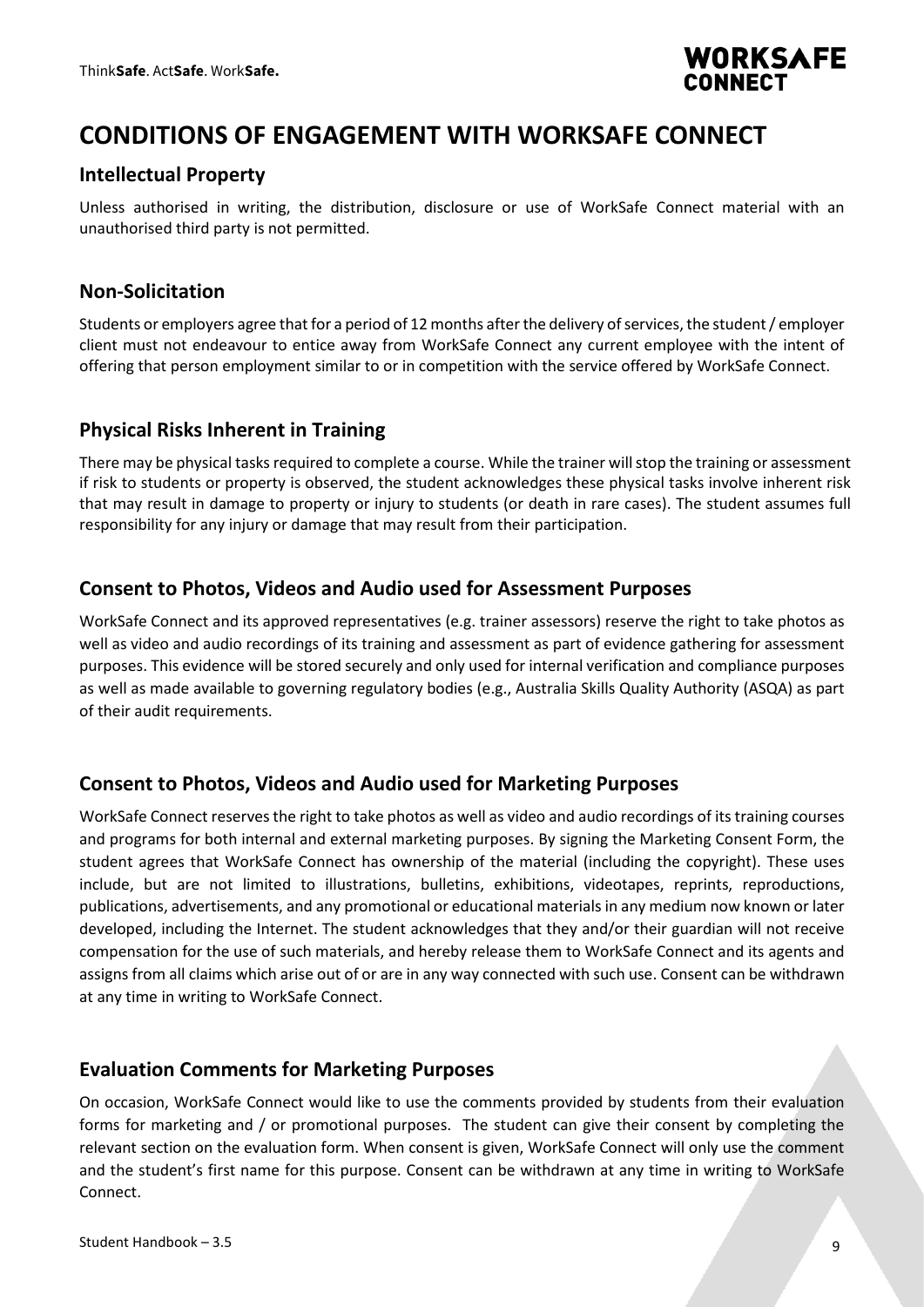

# <span id="page-9-0"></span>**RESPONSIBILITIES**

### <span id="page-9-1"></span>**WorkSafe Connect**

In accordance with obligations under the Standards for RTOs 2015, WorkSafe Connect will:

- Provide the training and assessment for the courses in which our students enrol and comply with the Standards for RTOs 2015 at all times;
- Issue AQF certification documentation to learners who have been assessed as meeting the requirements of the training product;
- Provide ongoing learning and assessment support as applicable to our students;
- Work with our students to ensure they have capability and capacity to complete their course;
- Treat all complaints and appeals with procedural fairness;
- Not disclose personal and confidential information on our students other than as required by the Standards for RTOs 2015, Data Provision Requirements and the requirements for reporting data to the National Centre for Vocational Education Research;
- Pay refunds in accordance with our refund policy and in accordance with consumer protection laws;
- Should WorkSafe Connect make the decision to cease operation as a registered training organisation we will work with another RTO to transfer the student's enrolment and to ensure that they can continue training. Prior to the transfer, the student will be issued with a Statement of Attainment for any units of competency completed to enable the destination RTO to apply credit;
- Should WorkSafe Connect be unable to provide the training agreed, we will transfer the student to a new course or offer a full refund of any payments made.

### <span id="page-9-2"></span>**Students**

Students are responsible for:

- Ensuring they understand and accept the enrolment conditions for the courses they undertake including payment terms and conditions;
- Providing accurate information about themselves at the time of enrolment;
- Advising WorkSafe Connect should their address or contact details change. If a student fails to advise of an email address change, we cannot guarantee they will receive their qualification or statement of attainment;
- Payment of all fees and charges associated with their course in accordance with WorkSafe Connect's payment terms and conditions;
- Attending all required training and advising WorkSafe Connect if the student is unable to attend;
- Not cheating or plagiarising in course work / assessments submitted for assessment;
- Recognising the rights of staff and other students to be treated with dignity and fairness, and behaving in an appropriate and acceptable manner towards them;
- Ensuring that they are not affected by drugs, alcohol or other substances that will impact their ability to participate and may themselves and others in danger;
- Promptly reporting all incidents of harassment or injury to WorkSafe Connect;
- Respecting WorkSafe Connect's property and observing policy guidelines and instructions for the use of equipment;
- Reporting any hazards or unsafe practices to WorkSafe Connect.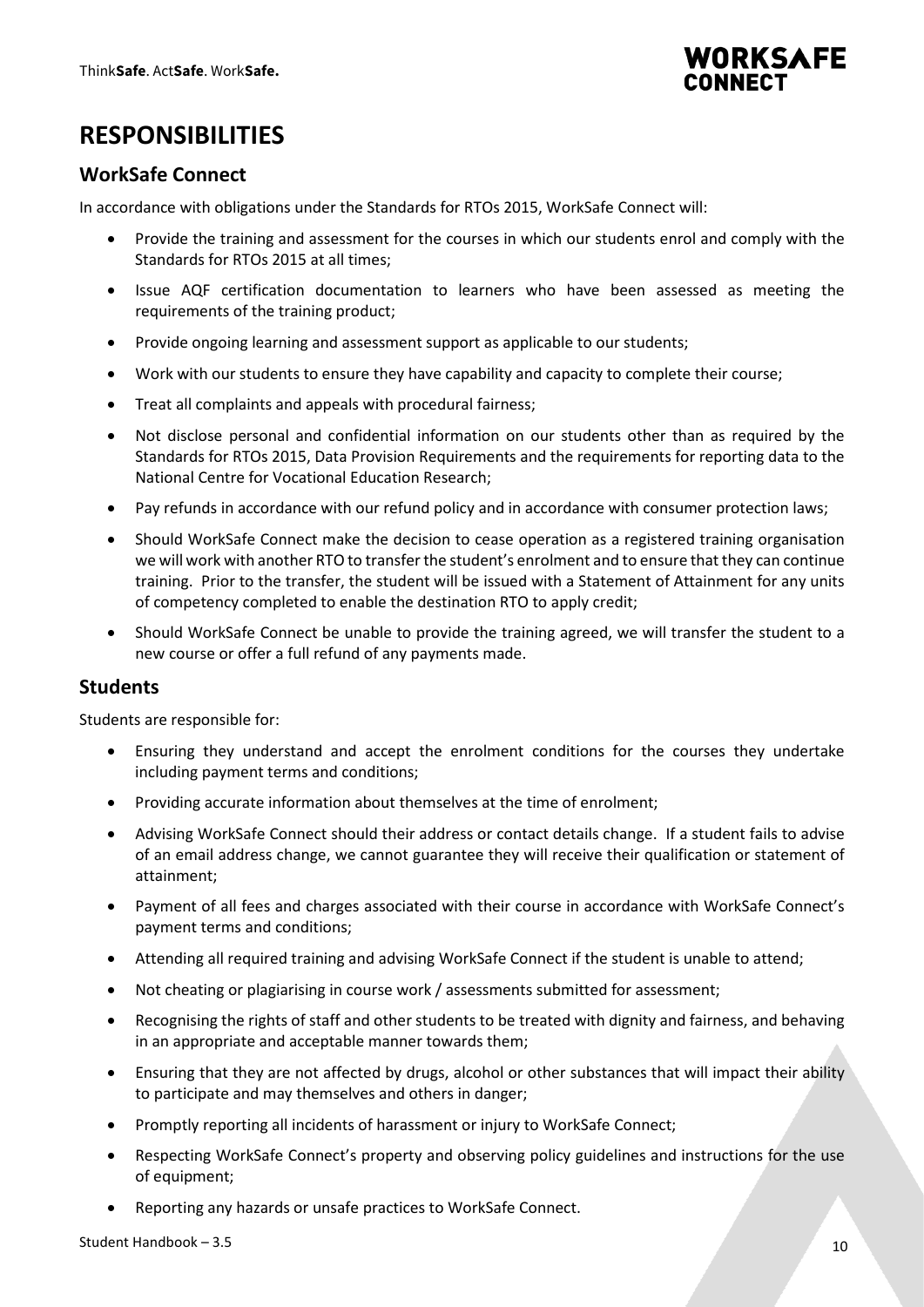

# <span id="page-10-0"></span>**ACCESS AND EQUITY**

WorkSafe Connect promotes, encourages and values equity and diversity regarding students. We will ensure services offered are provided in a fair and equitable manner to all students, free from bias.

WorkSafe Connect is committed to providing flexible learning and assessment options, allowing students alternatives that recognize the diversity of their individual needs and circumstances aiding them in their learning goals.

We will ensure:

- All training and assessment policies and procedures incorporate access and equity principles;
- All students have equitable access to the benefits of training and assessment irrespective of their gender, age, race, religion, culture, linguistic background, marital status, geographic location, socioeconomic background, disability, sexual preference, family responsibility or political conviction;
- All nominations and enrolments into training courses and programs will be always conducted in an ethical and responsible manner, ensuring fairness and compliance with Equal Opportunity legislation; and
- All students have equitable access to training resources, facilities, equipment, support services, information, training and assessment personnel, materials, assessment opportunities, training opportunities.

This policy is a mechanism to demonstrate WorkSafe Connect's commitment to state and national equity legislation and policy requirements including:

- National Vocational Education and Training Regulator Act
- Further Education and Training Act
- Age Discrimination Act
- Disability Discrimination Act
- Racial Discrimination Act
- Sex Discrimination Act
- Anti-Discrimination Act
- Work Health & Safety Act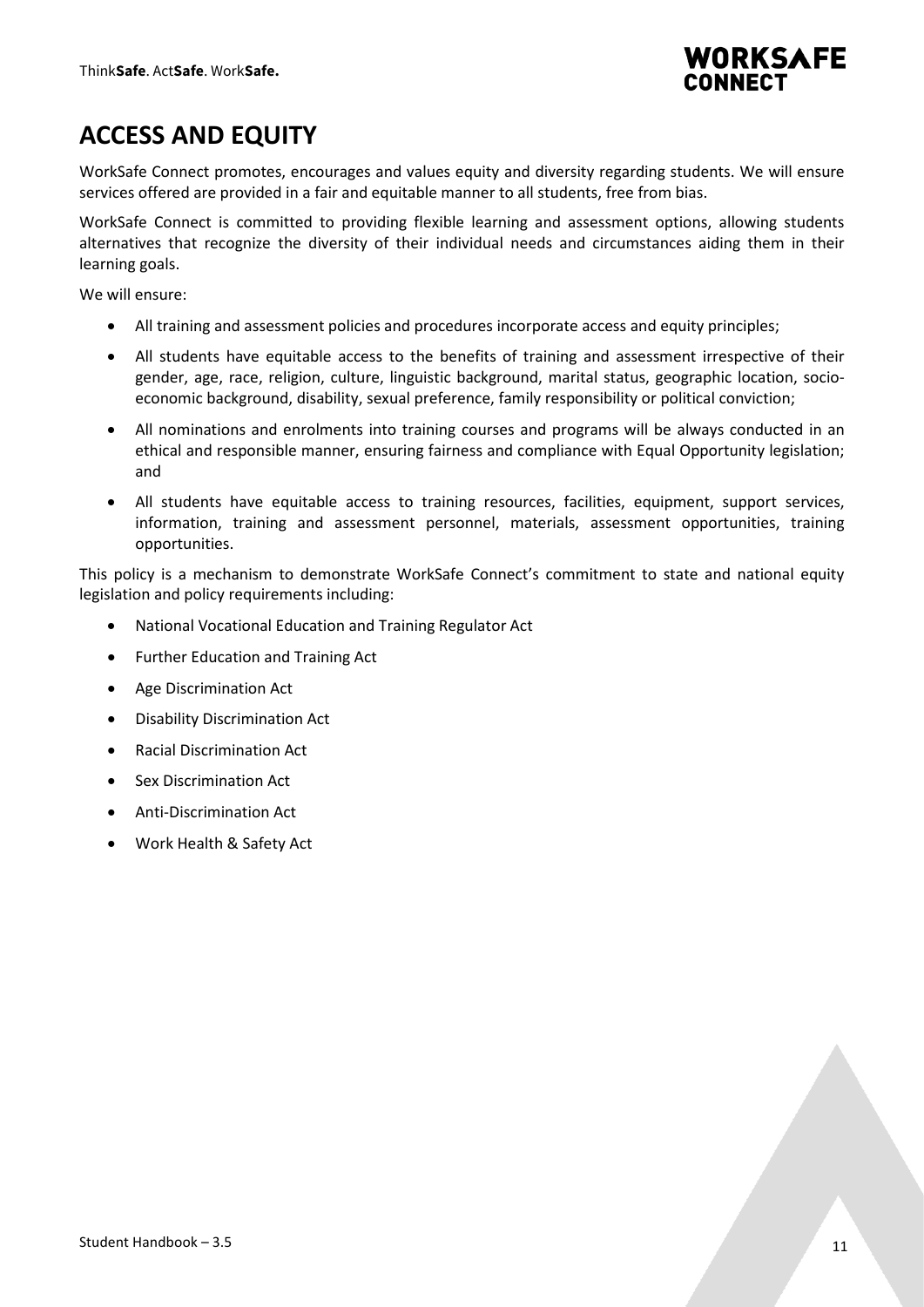

### <span id="page-11-0"></span>**STUDENT SUPPORT**

To maximise the opportunity for students to successfully complete their training, WorkSafe Connect will identify learning needs in the following ways:

- All students are encouraged to advise WorkSafe Connect (or its authorised representatives) of any known learning support requirements they may have prior to course commencement.
- For courses that require the student to complete a Skills & Experience Form as a course entry requirement, WorkSafe Connect uses the completion of this form to help assess whether the student has adequate language, literacy and numeracy skills relevant for the course they are enrolling in.
- Learning support is also assessed by the trainer at the beginning of each course via the student completing the three questions found under "Section 3 – Support" in the Student Enrolment Form.

Where support is identified, the trainer will discretely discuss support options with the student. Support provided to students may include an adjustment to the way in which the training is delivered. Opportunities to provide support include:

- Additional tutorials
- Mentoring within the class
- Buddying within the class
- Modification of learning and assessment tasks to accommodate the unique cultural or personal needs of students (e.g., verbal assessment)

The strategy agreed upon will be written by the trainer on the Student Enrolment Form. By signing the Student Enrolment Form, the student agrees to the support strategy.

If a student requires specialist support that cannot be provided by WorkSafe Connect, the student will be referred to external services for assistance (the cost of which will be the responsibility of the student).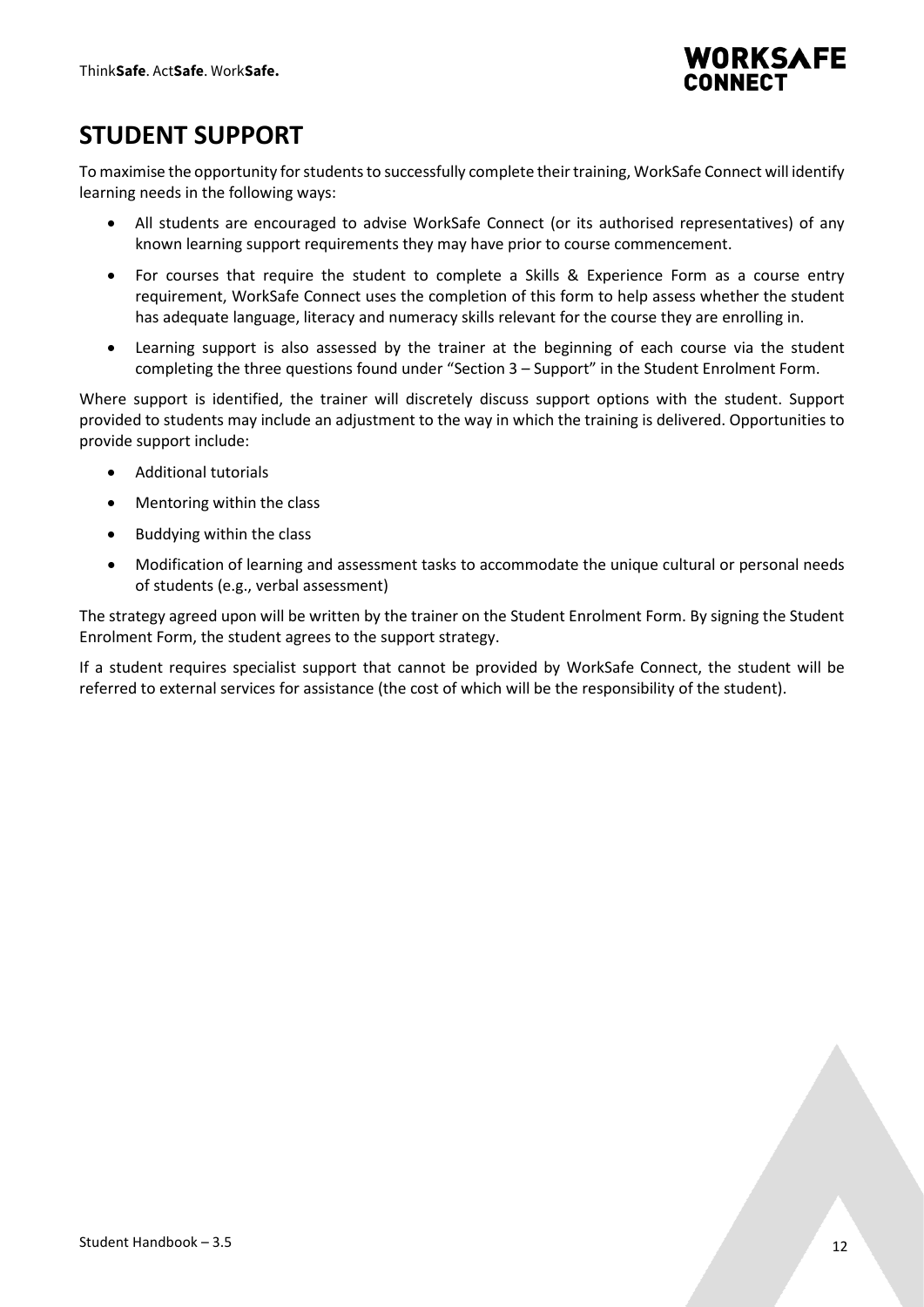

# <span id="page-12-0"></span>**COMPLAINTS POLICY**

WorkSafe Connect is committed to the provision of quality training and assessment for all its students. We recognise that at times, a student may be dissatisfied with a product or service provided by us or products and services offered by third party organisations (including training and assessment, marketing, behaviour of trainers or other students within the class).

WorkSafe Connect endeavours to ensure that complaints lodged with us are resolved fairly and efficiently, and in accordance with the principles of natural justice. Our Complaints Policy is there to manage and respond to allegations involving:

- Conduct and behaviour of WorkSafe Connect, its trainers, assessors or other staff;
- Conduct and behaviour of a third-party organisations providing services on WorkSafe Connect's behalf, its trainers, assessors or other staff;
- Conduct, attitude and behaviour of students of WorkSafe Connect; and
- Implementation of policies and procedures of WorkSafe Connect.

WorkSafe Connect acknowledges that a student, who has a complaint, has the right to raise the complaint and expect that every effort will be made to resolve it in accordance with this policy, without prejudice or fear of reprisal or victimisation. WorkSafe Connect also encourages all students to attempt to resolve the complaint before submitting a formal complaint.

WorkSafe Connect will accept complaints from students in writing via email or letter addressed to WorkSafe Connect.

Clients should aim to submit their complaint as soon as is practicable after an incident has occurred. Upon receipt, we will acknowledge the complaint in writing to the email address or postal address nominated.

We will ensure that a full investigation is undertaken into all matters raised in the complaint and, where necessary, contact the student if further information is required. The student will also be provided with the opportunity to meet or discuss with WorkSafe Connect Management.

Upon completion of the investigation, WorkSafe Connect Management will advise the student of the outcome and any actions that have been taken to ensure that the incident does not re-occur. Correspondence will be sent within fourteen (14) days of the decision.

A student may request an independent third party to review the complaint if they are not satisfied with WorkSafe Connect's Management's decision. Any costs of any independent third-party review will be borne by the student.

If for any reason the student remains dissatisfied with the decision of WorkSafe Connect, the student can appeal (refer to the Appeals process in this Handbook). Following an appeal, if the student is still dissatisfied with the outcome, they should feel free to contact Australian Skills Quality Authority (ASQA).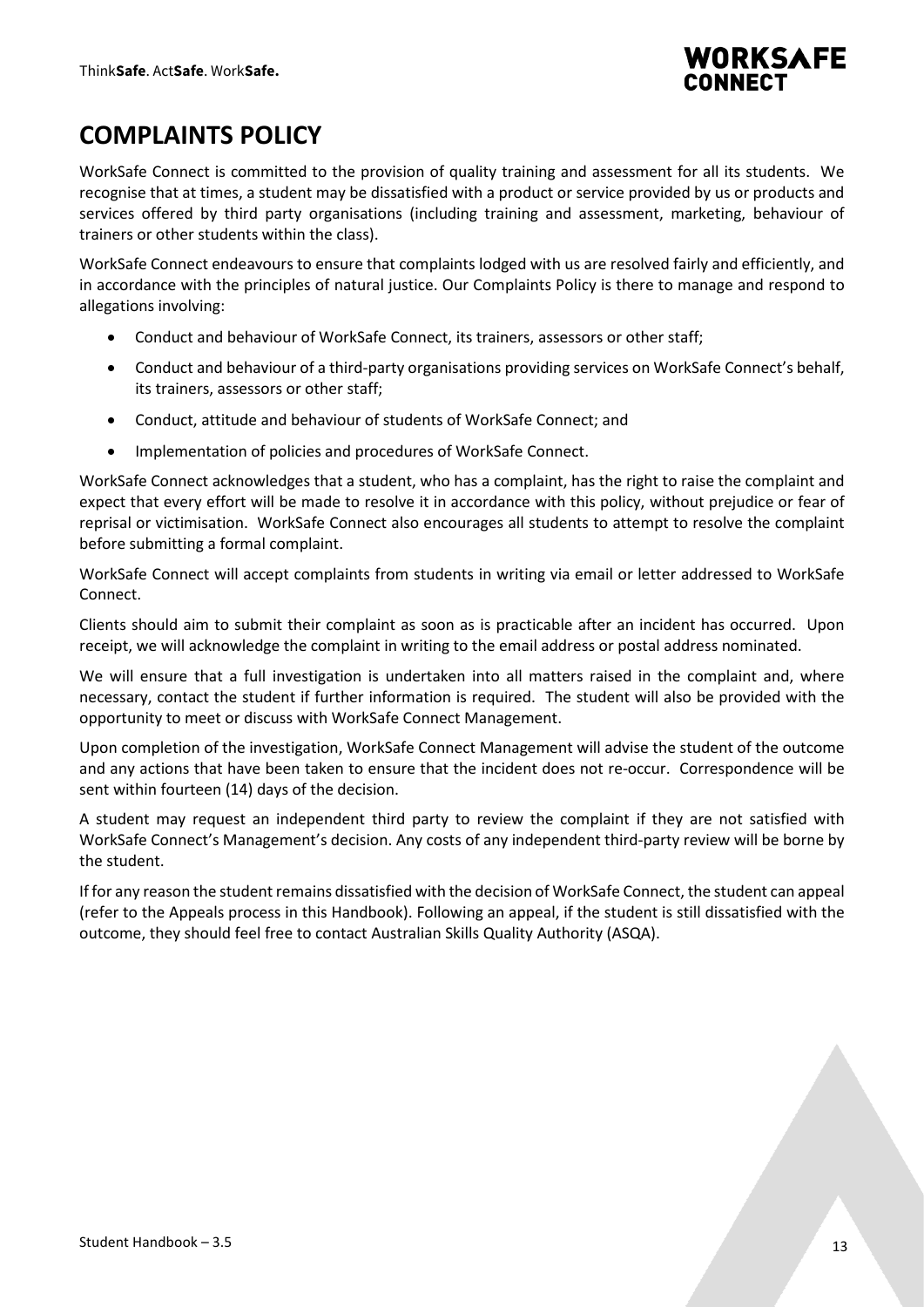

# <span id="page-13-0"></span>**APPEALS POLICY**

WorkSafe Connect endeavours to ensure that appeals lodged with us can be resolved, fairly and efficiently, in accordance with the principles of natural justice. Our Appeals Policy is there to manage and respond to appeals against decisions made by WorkSafe Connect including:

- Administrative decisions;
- Decisions made by assessors on the outcomes of assessment; and
- Appeals against assessment decisions of any parties providing training and assessment on behalf of WorkSafe Connect.

WorkSafe Connect acknowledges that a student who believes that they have been aggrieved by a decision made by WorkSafe Connect, can expect that every effort will be made to review it in accordance with this policy, without prejudice or fear of reprisal or victimisation. However, WorkSafe Connect also encourages all students to attempt to seek advice from and discuss with their trainer or another WorkSafe Connect representative before making the decision to submit a formal appeal.

WorkSafe Connect will accept appeals against decisions made by WorkSafe Connect including assessment outcome decisions in writing only (via email or letter addressed to WorkSafe Connect).

All appeals against decisions made by WorkSafe Connect or its representatives, including trainers and assessors, must be submitted within seven (7) days of the decision being made. Appeals submitted outside of this timeframe will not be considered. Further advice or further avenues in these situations must be sought from WorkSafe Connect Management.

Upon receipt, appeals will be acknowledged in writing to the email address or postal address nominated.

WorkSafe Connect Management will review the appeal in consultation with nominated staff and representatives of WorkSafe Connect to identify if the decision was fair or impacts negatively on the welfare or outcomes of students. In the case of appeals against assessment decisions, the original trainer will be consulted to identify if the decision was fair and in accordance with:

- Principles of assessment; and
- Rules of evidence.

Students will be provided with the opportunity to meet or discuss over the phone with WorkSafe Connect Management the appeal in further detail and to present further evidence to support the appeal.

Where it is agreed that the decision of WorkSafe Connect should be overturned, WorkSafe Connect Management will advise the student of the outcome and any actions that have been taken.

Where it is agreed that the assessment decision of the original assessor is to be overturned, the student will be advised in writing and offered a further opportunity for assessment at no cost to the student. Upon request of the student, WorkSafe Connect will engage a different assessor to conduct the re-assessment. Where this is not possible, the student may request to have another WorkSafe Connect representative present during the assessment.

Students will be advised of the outcome of the appeals within fourteen (14) days of the decision.

A student may request an independent third party to review the appeal if they are not satisfied with WorkSafe Connect's Management's decision. Any costs of any independent third-party review will be borne by the student.

If for any reason the student remains dissatisfied with the decision of WorkSafe Connect, the student is free to submit an appeal against this decision or make a formal complaint to the Australian Skills Quality Authority (ASQA).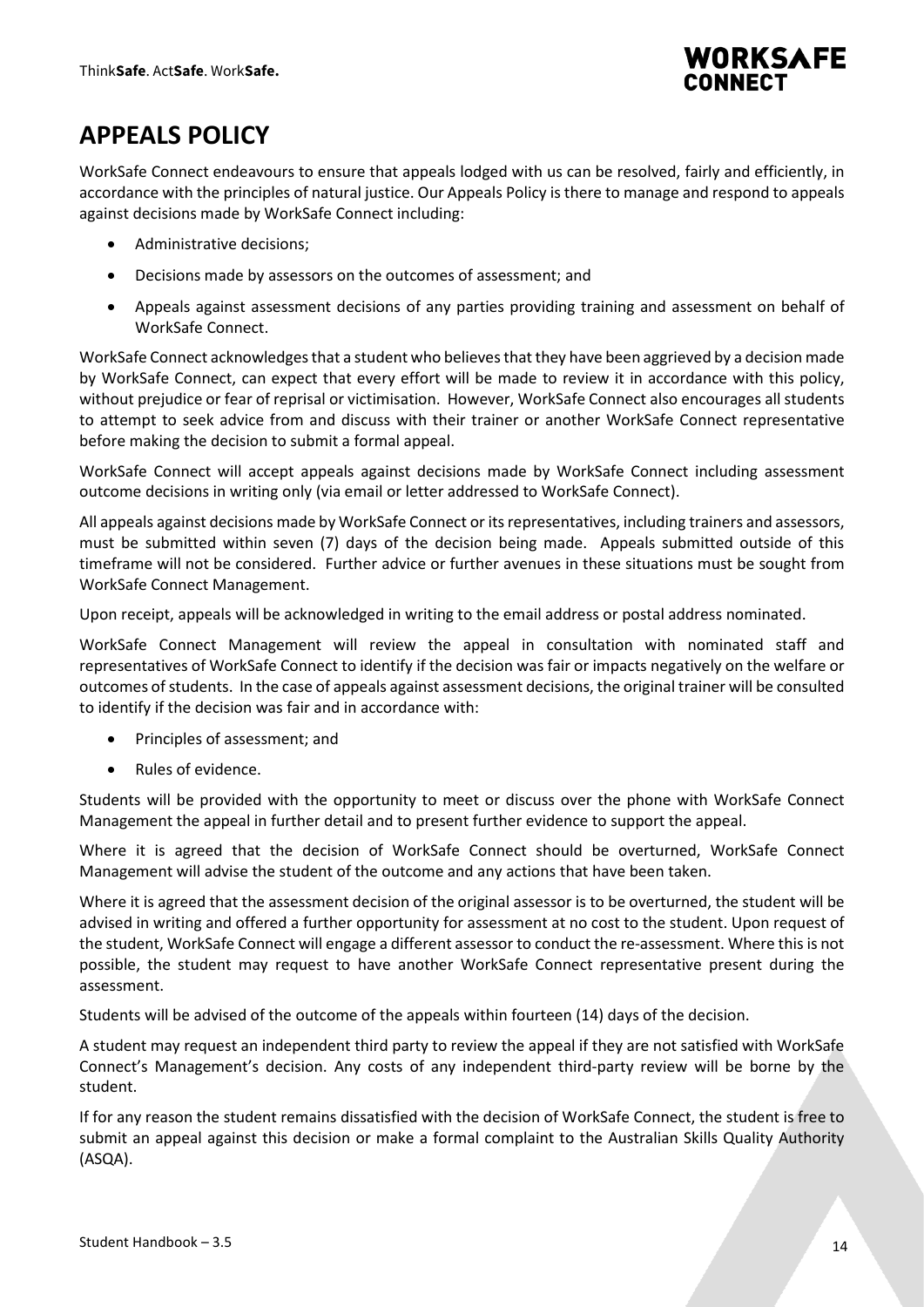

Confidentiality will be maintained throughout the process of making and resolving complaints and appeals. WorkSafe Connect seeks to protect the rights and privacy of all involved and to facilitate the return to a comfortable and productive learning environment.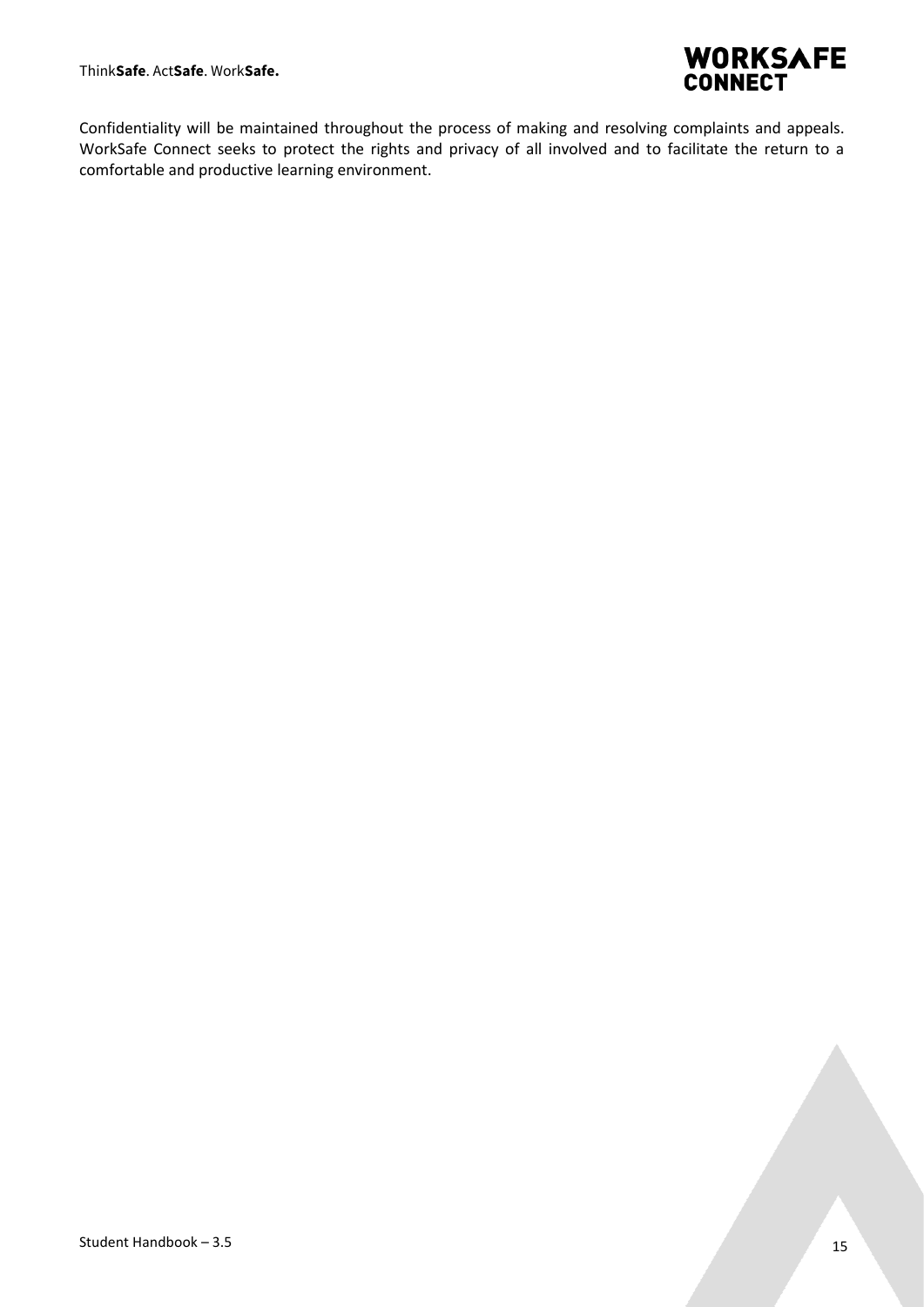

# <span id="page-15-0"></span>**TRAINING, ASSESSMENT AND OTHER OUTCOMES**

### <span id="page-15-1"></span>**Training and Assessment**

WorkSafe Connect is committed to providing the best possible learning environment for students to achieve their desired outcome. Therefore, WorkSafe Connect trainers will work with students to ensure that the needs of each student are met in accordance with their learning style.

The short courses, high risk licence courses and qualifications currently offered by WorkSafe Connect are offered via a combination of face-to-face learning and workplace learning.

WorkSafe Connect uses a range of assessment methods to support students in demonstrating competency. In most cases, assessment for each unit of competency consists of written theory assessments and practical tasks to be completed either as in-class work, onsite work or a combination of both.

Prior to assessment being conducted, all students are provided with information on and/or referred to:

- Where and when the assessment is to be conducted;
- How the assessment is to be conducted;
- The tasks to be completed;
- The evidence to be collected; and
- This Handbook regarding the appeals and complaints policy.

Assessment tasks are deemed either satisfactory or not satisfactory while units of competency are deemed competent or not yet competent. In order to be deemed competent for a unit of competency, a student must successfully complete all assessment tasks for that unit of competency, to a satisfactory level and to the standard that would normally be expected in the workplace.

Where an assessment has been deemed not satisfactory, feedback on the areas for improvement will be provided. If the student wishes to be re-assessed, they will need to attend a future course offering. The student is welcome to attend the assessment only session of the course (i.e. not the training element) but at the discretion of WorkSafe Connect Management, they may be charged a re-assessment fee. See the Fees and Charges Schedule for further information.

Where it has been identified that a student has specific learning difficulties, or a particular disability, assessment can be adjusted to suit their needs (providing reasonable adjustment does not alter the integrity of the unit of competency or render the assessment unsafe or in breach of legislation, regulation or other law). Reasonable adjustment will be applied by the trainer on a case-by-case basis. Students should speak to their trainer directly if they have any concerns in relation to an assessment method or task.

### <span id="page-15-2"></span>**Assessment Results**

Students are notified of assessment results by their trainer at the end of the assessment event or assessment for each cluster of units.

No formal hard copy record of the student's assessment outcome will be provided following completion of the assessment. However, should the student require confirmation of successful completion of an assessment task, they can speak directly with their trainer or contact the WorkSafe Connect office. WorkSafe Connect will provide details of the achievements in assessment activities via email.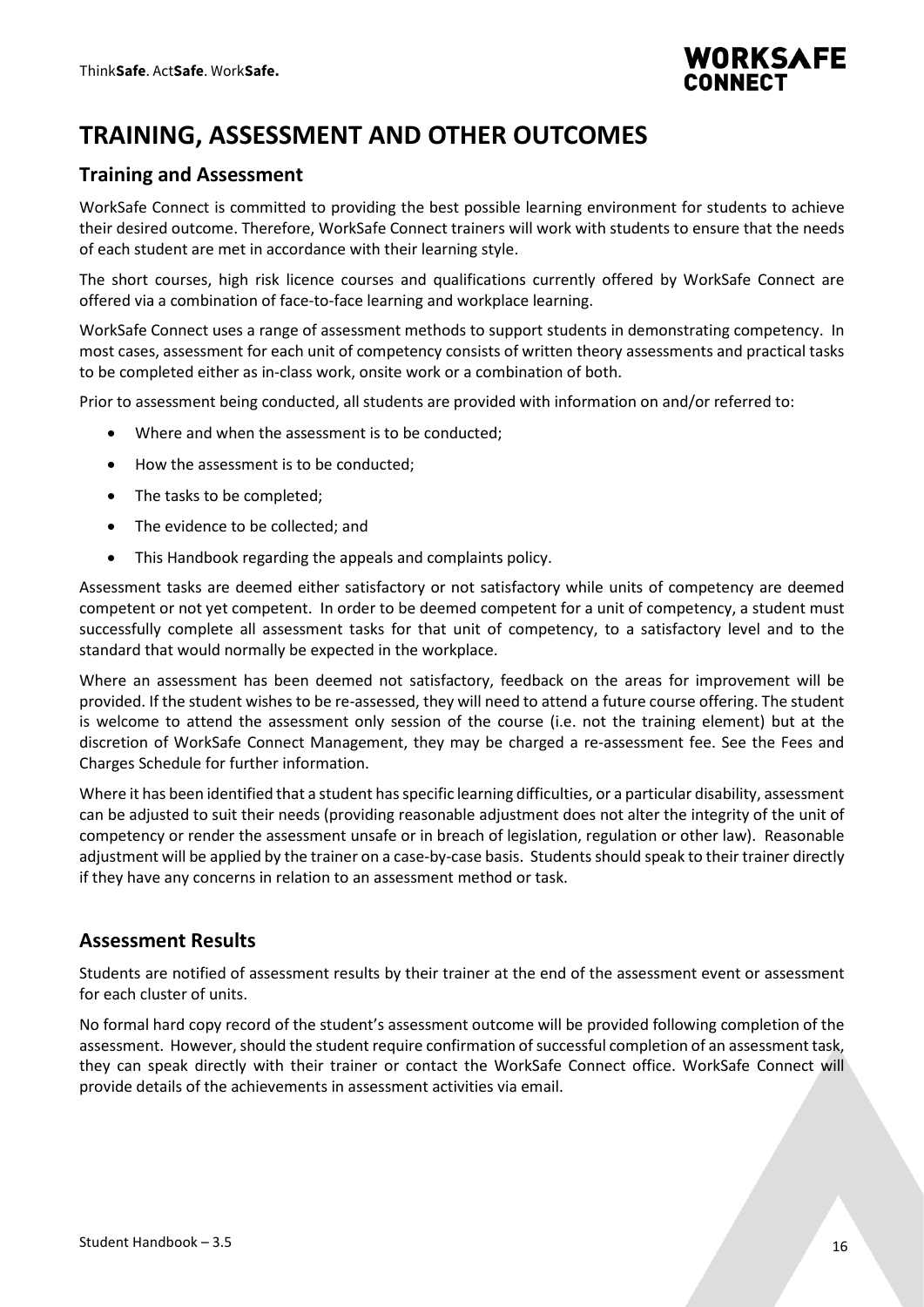

### <span id="page-16-0"></span>**Credit for Prior Studies**

WorkSafe Connect may provide credit for training completed with another RTO. This may include units of competency that exist in the qualifications offered by WorkSafe Connect or units of competency that are equivalent to but do not have the same code and title. In these cases, a mapping exercise can be conducted to determine the extent to which the original unit of competency is equivalent to the destination unit of competency. This may incur a cost and will be advised to the student prior to any work being undertaken.

### <span id="page-16-1"></span>**Recognition of Prior Learning (RPL)**

WorkSafe Connect provides a user-friendly, supportive, streamlined framework for the assessment and recognition of various types of prior competencies obtained by an individual through previous or current training, work experience and / or life experience.

The underlying principle of Recognition of Prior Learning (RPL) is that no student should be required to undertake a unit of study in a training session for which they are able to demonstrate satisfactory achievement of the required competency standard.

Should the student believe that they may be eligible for recognition or prior learning, please advise a WorkSafe Connect team member during the booking process – they will provide more detailed information.

### <span id="page-16-2"></span>**Verification**

Prior to accepting a previously achieved statement of attainment or qualification, WorkSafe Connect will verify its authenticity. This verification process starts with a check on DET Connect (i.e., via the Department of Employment, Small Business and Training). If it appears on DET Connect, this is sufficient for WorkSafe Connect's purposes. If this information is not available on DET Connect, we will contact the issuing RTO, request a USI transcript or contact ASQA.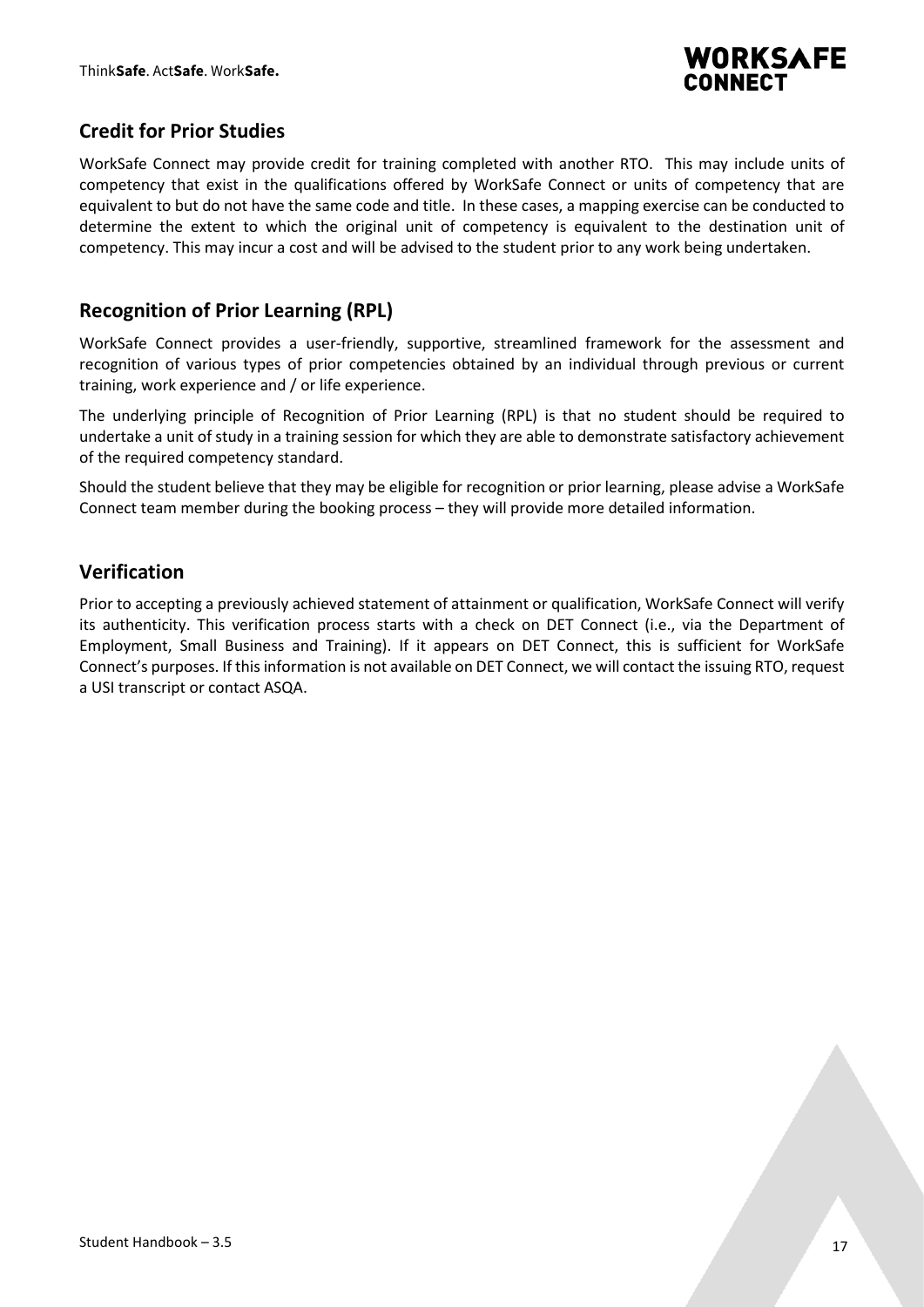

## <span id="page-17-0"></span>**FEEDBACK AND CONTINUOUS IMPROVEMENT**

At the conclusion of training, the student will be provided with an evaluation form to provide WorkSafe Connect with feedback on the service provided and the quality of the training. WorkSafe Connect reserves the right to publish the feedback and comments provided for external marketing purposes (although a student will only be identified in this marketing material if consent is provided).

The student may also receive the Commonwealth Government's Learner Engagement Survey to their email address. Neither of these forms are mandatory but we encourage all students to complete them to assist us in improving our products and services.

The survey results conducted by WorkSafe Connect will remain confidential and securely stored. The information provided will not be shared with anyone outside of WorkSafe Connect unless required by law and regulations.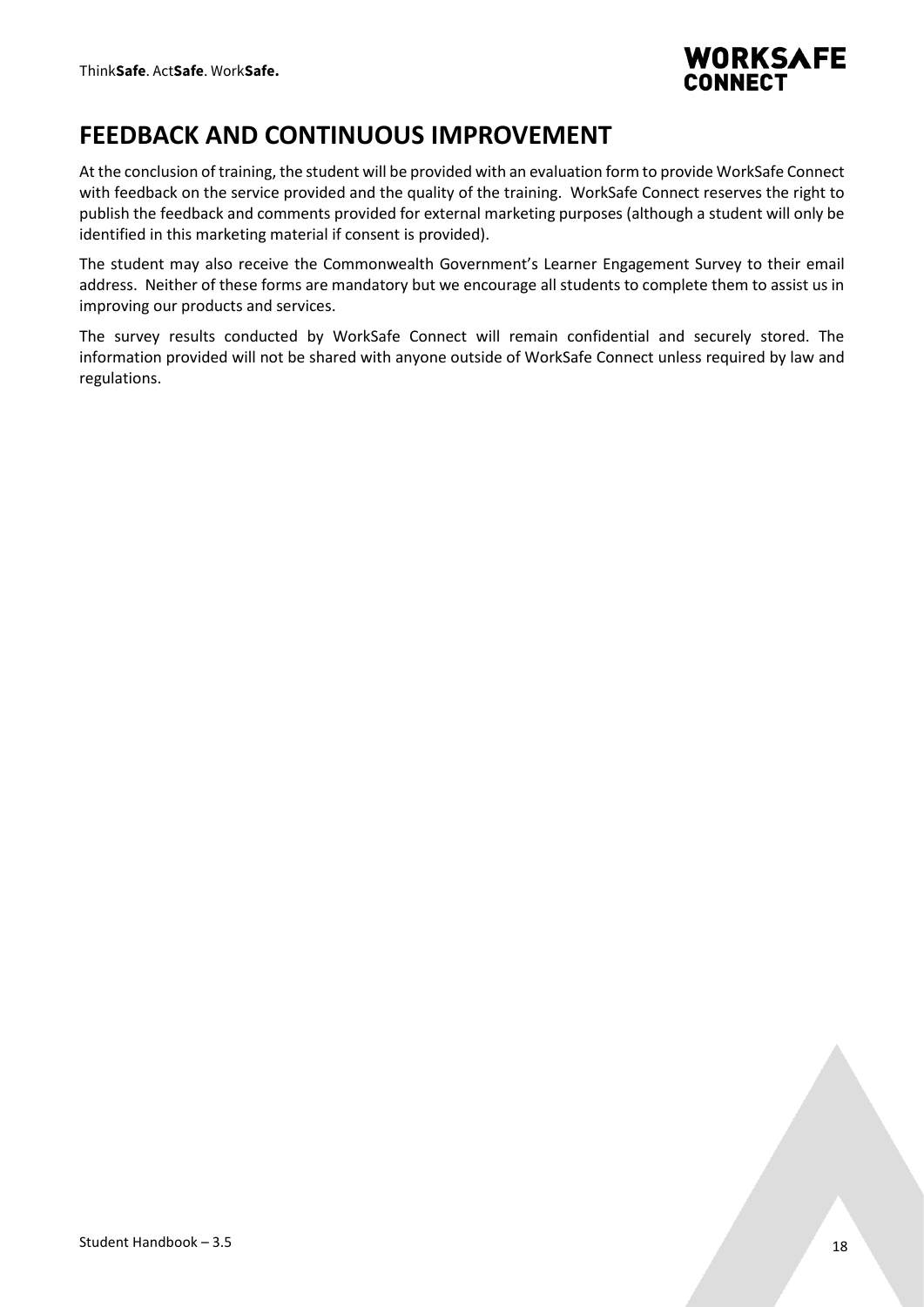

# <span id="page-18-0"></span>**CANCELLATION/WITHDRAWAL**

### <span id="page-18-1"></span>**Cancelling a public course enrolment with WorkSafe Connect (cancelling prior to commencing a course)**

Cancellation of enrolment (via phone, email or in person) will be accepted up to and including the day before the course commences. Once the course has commenced, the student must withdraw from the course.

An employer who has booked a student into the course may also cancel the booking via phone or email.

The student and/or the person who made the booking will receive an email confirming cancellation from the course from WorkSafe Connect.

Refer to the Refund Policy for further information on entitlements to refunds or payment of course fees in the event of cancellation of enrolment.

### <span id="page-18-2"></span>**Withdrawing from a public course with WorkSafe Connect (withdrawing after course commencement)**

Withdrawal from a course will be accepted at any point after the course commences (via phone, email or in person).

If the student does not arrive for the course and we receive no notification to this effect, WorkSafe Connect will attempt to contact the student or the person made the booking.

An employer who has booked a student into the course may also advise of the withdrawal.

The student and/or the person who made the booking will receive an email confirming withdrawal from the course from WorkSafe Connect.

Refer to the Refund Policy for further information on entitlements to refunds or payment of course fees in the event of withdrawal from the course.

### <span id="page-18-3"></span>**Withdrawal where evidence required for a course is not supplied**

Where a student has additional evidence they need to provide as part of the course requirements (for example, risk assessments, evidence of units of competency previously held), WorkSafe Connect will follow up twice with the student or their employer (via email and/or phone). If after 3 months this requested evidence is not provided, the student will be withdrawn from the course.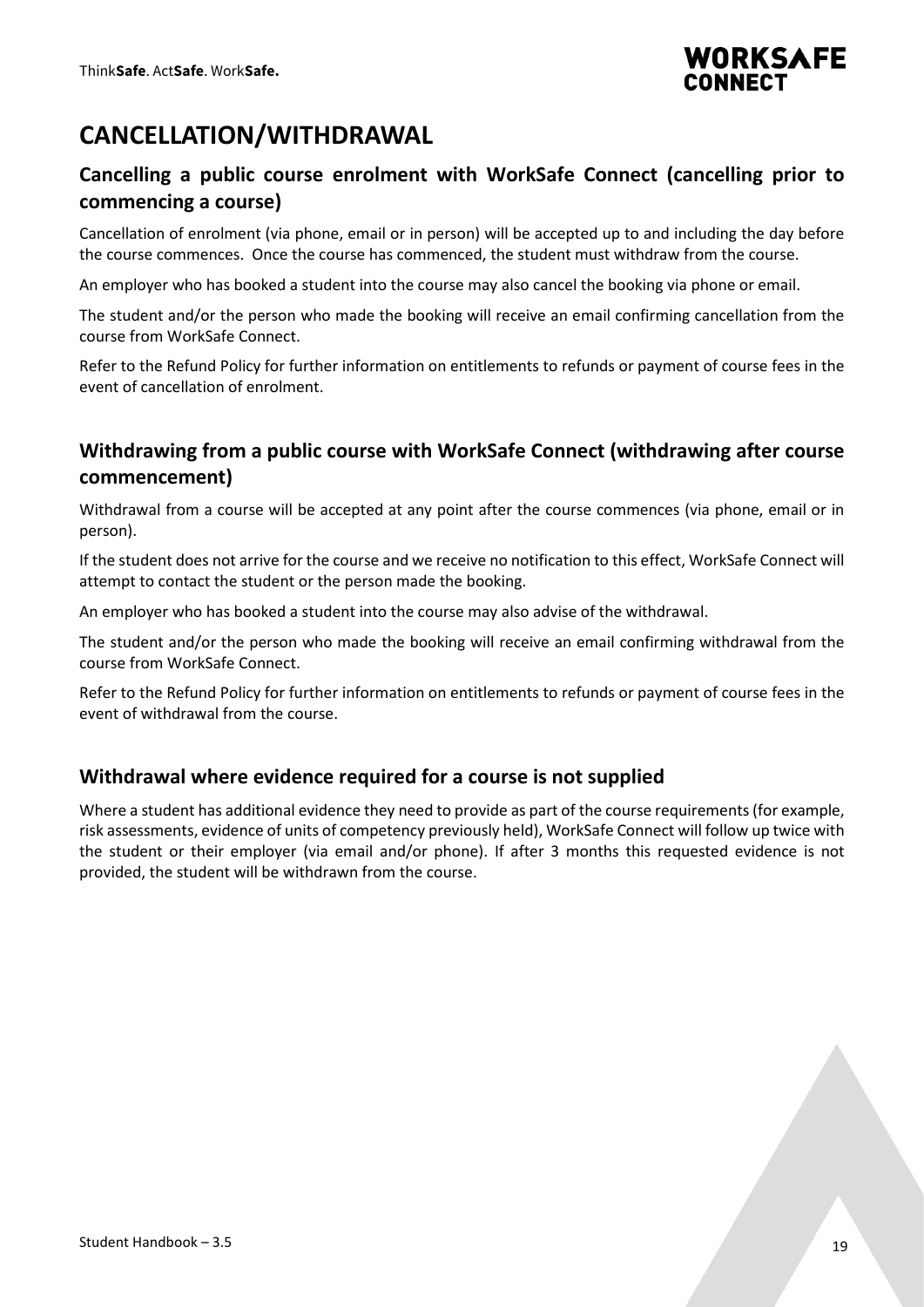

## <span id="page-19-0"></span>**TRANSFER AND SUBSTITUTE ENROLMENT**

The number of transfers is limited to two (2) based on the original transaction. After this, any fees will be forfeited.

A substitute student may attend a course originally booked for another student without penalty if advised at least the day prior to course commencement.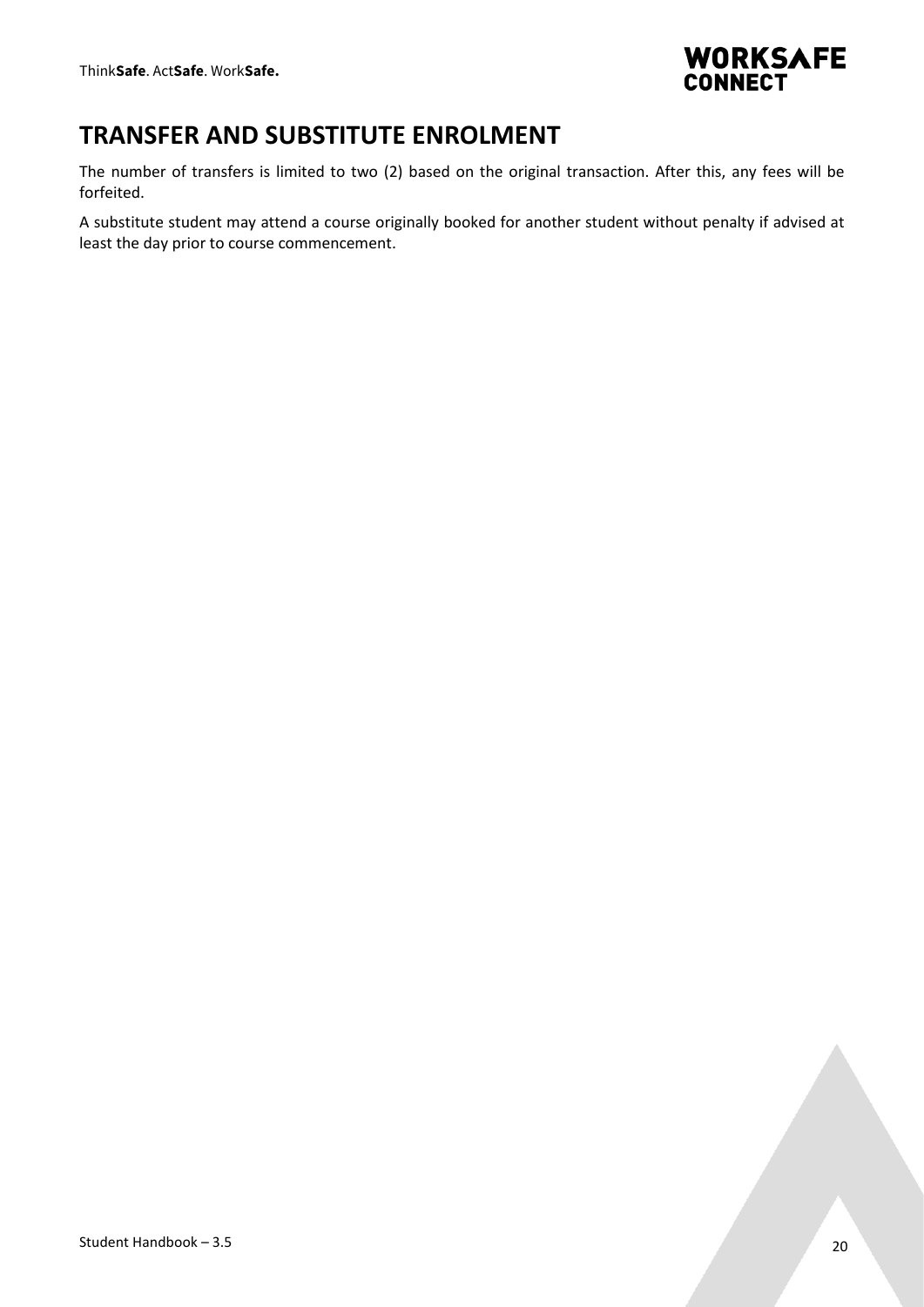

# <span id="page-20-0"></span>**ACCESS TO RECORDS**

WorkSafe Connect is committed to providing the student with accurate and current records of their participation in training. If at any point the student wishes to view their records or discuss their progress, the student should discuss this in the first instance with the trainer who can arrange to view the file.

To view or receive copies of records, the student will need to submit a written request via email or letter addressed to WorkSafe Connect. Should the student require hardcopies of any documents, there may be a cost incurred for printing / copying which will be advised ahead of time.

WorkSafe Connect will not allow third party access to any of the students records without their permission. Should a third-party request such permission, WorkSafe Connect will contact the student and request that they provide confirmation in writing including the name and contact details of the third party.

Once written permission is received and the third party is adequately identified, a copy of the student's records will be released. The release of the information will be documented and kept on the student's file for future reference.

It should be noted that students will not be able to take copies of written assessment i.e., exams or tests. The reason for this is that the release of these may inadvertently enable colleagues of students, or future students, to access assessments they may yet have to complete.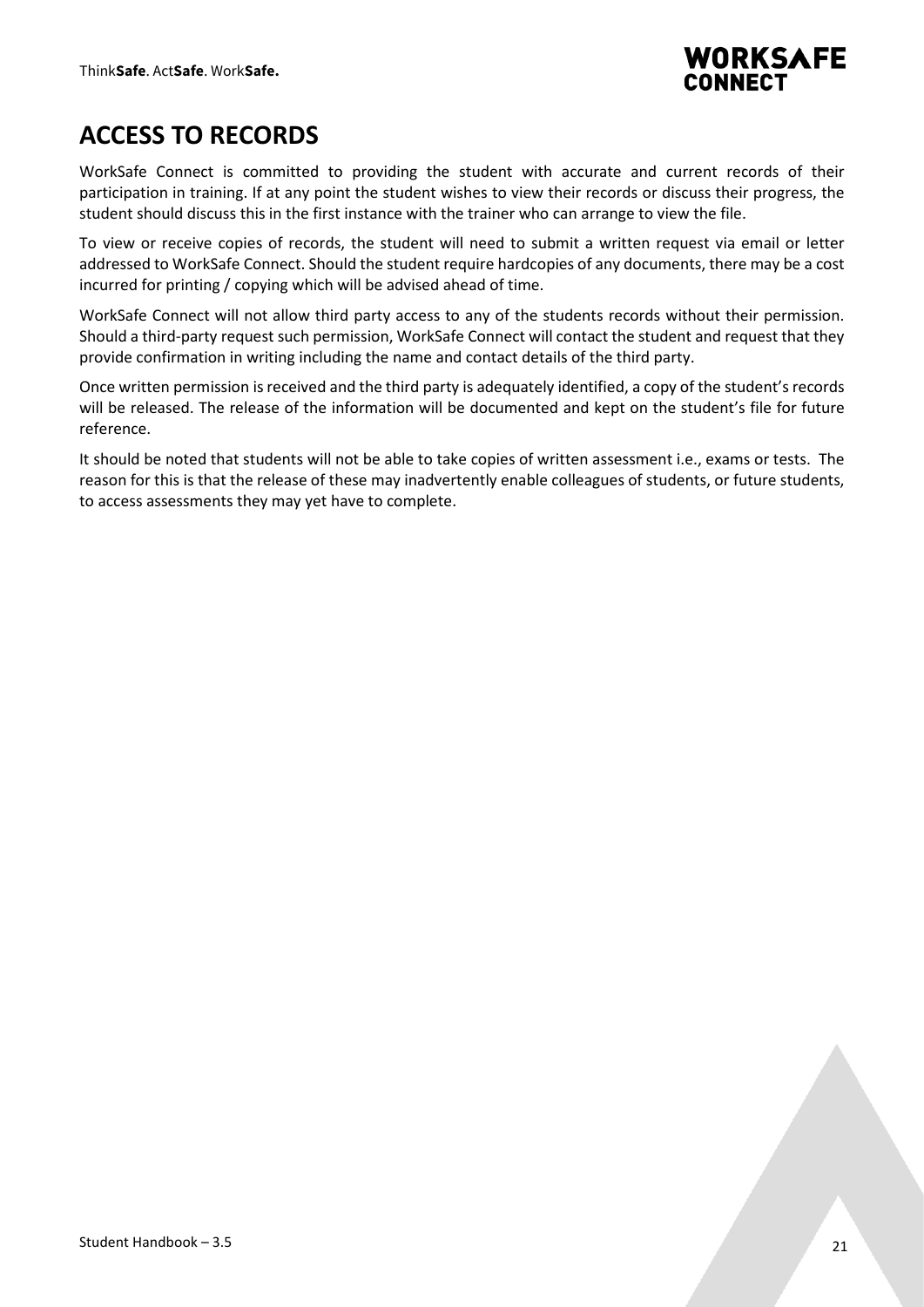

# <span id="page-21-0"></span>**FEES AND CHARGES**

### <span id="page-21-1"></span>**All Students & Clients**

All fees are to be paid at the time of booking, except for employers / corporate clients who are approved creditors with WorkSafe Connect (see below for further information).

There is no GST charged for accredited courses (i.e., where a student achieves a statement of attainment or qualification). Where a student is attending a non-accredited course (for example, an awareness course and they receive a statement of completion), GST is required to be charged.

The preferable payment methods are credit card or direct deposit. Cash is accepted however WorkSafe Connect requests that the exact amount is given as limited cash is kept on the premises and providing change may be difficult.

All course fees include all facilities, resources and administration charges applicable to each course. Where WorkSafe Connect needs to charge a further fee, these will be advised at the time of booking.

Changes to fees will be advised to students once these changes become known. Any changes to fees should not impact those students that are already enrolled in a course or qualification.

Note – for any courses that fall under the Queensland Government User Choice Program – please see Appendix II. Also refer to the WorkSafe Connect Fees and Charges Schedule for detailed information on all our fees and charges.

### <span id="page-21-2"></span>**Individuals Only**

For individual students (i.e., excluding corporate students) – where an individual course exceeds \$1,500, WorkSafe Connect will accept payment of no more than \$1,500 per student prior to course commencement. At course completion, the balance of fees will be invoiced and payable. Failure to make payments may result in suspension of services.

### <span id="page-21-3"></span>**Approved Creditors (Corporate Clients Only)**

Employers / corporate clients may apply for a credit account with WorkSafe Connect by completing a Credit Application Form. Once approved, WorkSafe Connect's standard terms are 30 days from course comment date (unless otherwise agreed).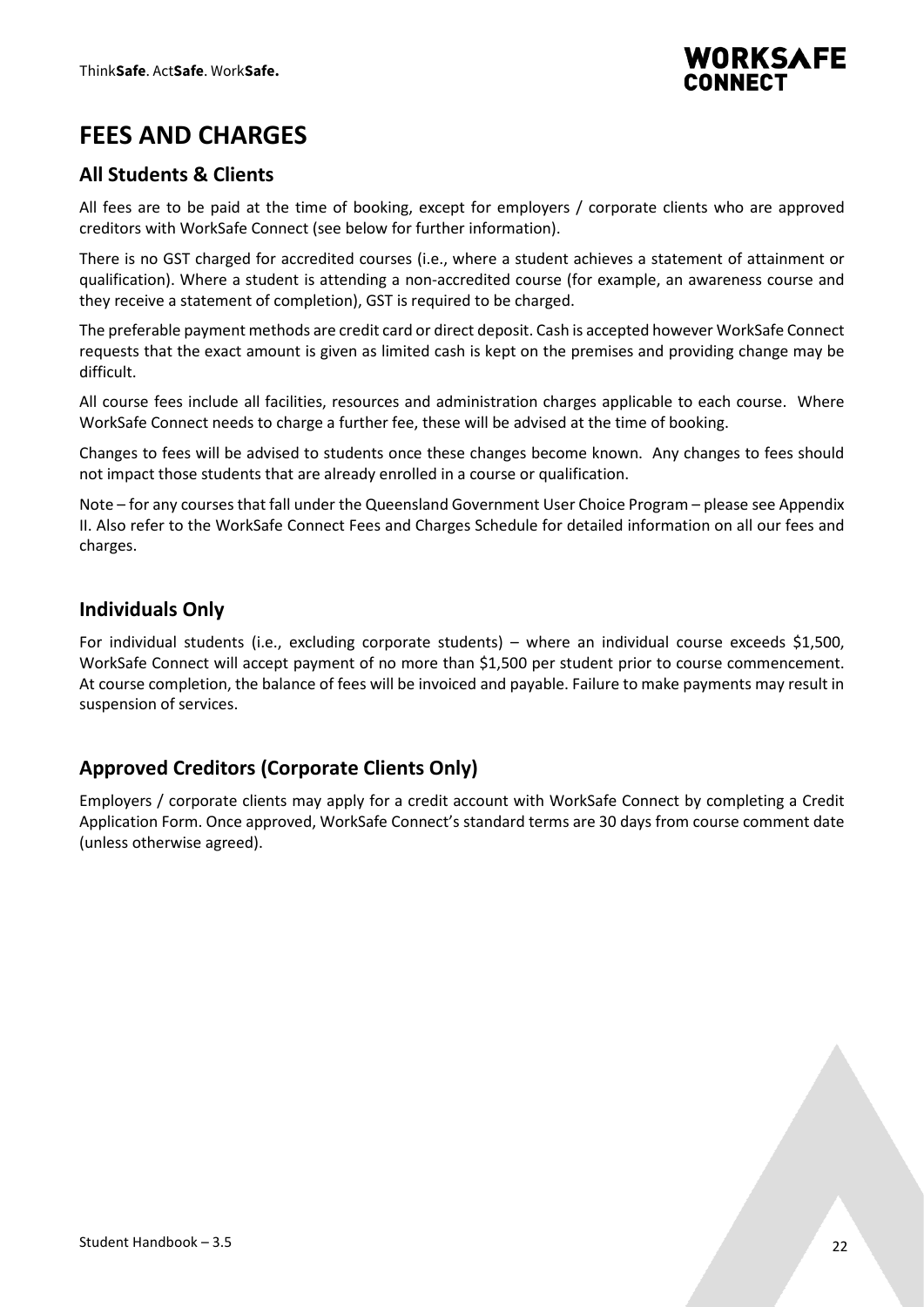

# <span id="page-22-0"></span>**REFUNDS**

Note – for any courses that fall under the Queensland Government User Choice Program – please see Appendix II.

### <span id="page-22-1"></span>**Refunds on public courses (as advertised on our website)**

- Full refund if the student (or their employer) provides notice of cancellation at least the day before course commencement.
- 50% refund if the student (or their employer) cancels or withdraws on the day of course commencement.
- Nil refund if no notification of withdrawal is received by close of business on the first day of course commencement.

### <span id="page-22-2"></span>**Refunds on client courses (applicable to corporate clients only)**

- Once a purchase order has been received, the corporate client effectively authorises WorkSafe Connect to make the necessary travel and equipment bookings as applicable. Should the corporate client cancel or amend the training / assessment, all fees incurred by WorkSafe Connect from external parties will be charged to the corporate client.
- Subject to the above, should a corporate client need to cancel a course for which a purchase order has been received or payment has been made, 25% of the total agreed course fee is payable if cancellation occurs within 5 business days of course commencement, 50% is payable if cancellation occurs within 3 business days of course commencement and full course fees are due if cancellation is received on the day of course commencement.

### <span id="page-22-3"></span>**Applicable to all refunds**

- A student or employer will be notified in writing that a refund is to be processed.
- Refunds will be processed via the most convenient way for WorkSafe Connect. This will usually be via the original method of payment.
- Once approved, refunds will be processed within 7 business days.
- A refund can be arranged in the case of sickness or bereavement, however WorkSafe Connect reserves the right to ask for proof.
- WorkSafe Connect reserves the right to cancel a course for various reasons (e.g., natural disaster, staff sickness / unavailability, lack of student numbers etc.). WorkSafe Connect will endeavour to notify attendees of any cancellation as soon as possible. WorkSafe Connect will attempt to reschedule or provide a refund.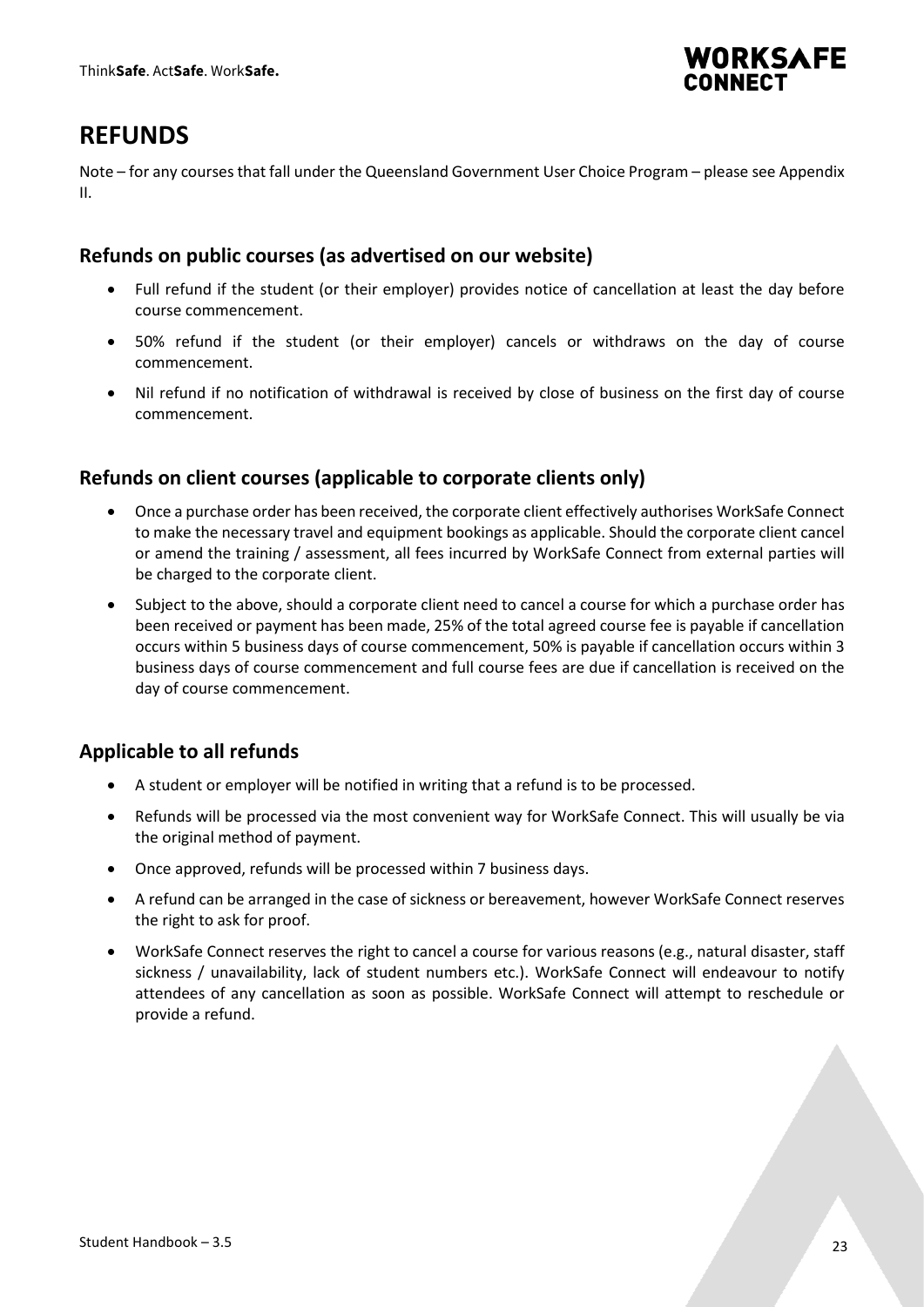

# <span id="page-23-0"></span>**ACADEMIC MISCONDUCT AND PLAGIARISM POLICY**

Academic misconduct or plagiarism occurs when a student reproduces someone else's words, ideas, or findings and present them as their own without proper acknowledgment. It includes attempts by students to cheat or act dishonestly in an examination, test, assignment, essay, or any other assessment task.

There are many forms of academic misconduct or plagiarism, including the following:

- Direct copying of sentences, paragraphs or other extracts from someone else's published work (including on the Internet and in software) without acknowledging the source;
- Paraphrasing someone else's words without acknowledging the source;
- Using facts and information derived from a source without acknowledging the source;
- Using ideas directly derived from an identifiable author without acknowledging the source;
- Producing assignments that should be their own independent work in collaboration with and/or using the work of other people (e.g. a student or tutor);
- Using the work of other members of a group project without acknowledging who contributed the work;
- Copying from another student's and / or their work;
- Submitting someone else's work as their own;
- Using a diagram from another text or the Internet as a basis for their diagram without acknowledging the source;
- Taking statistics from another source and using them in a new table or figure without acknowledgement;
- Buying an essay from the Internet or another student and submitting it as their own work;
- Making up fake quotes or sources.

Students who are found cheating or guilty of plagiarism in any form of assessment will be deemed not competent for the relevant unit of competency on confirmation of the breach. All confirmed cases of cheating or plagiarism are recorded on the student's file. Students will be disciplined as per the Student Disciplinary Policy (see next page).

Students found cheating will receive a formal written warning from WorkSafe Connect Management advising that a second breach will result in the student being asked to leave the course with no refund. The student's employer may also be notified if they have booked the student into the course.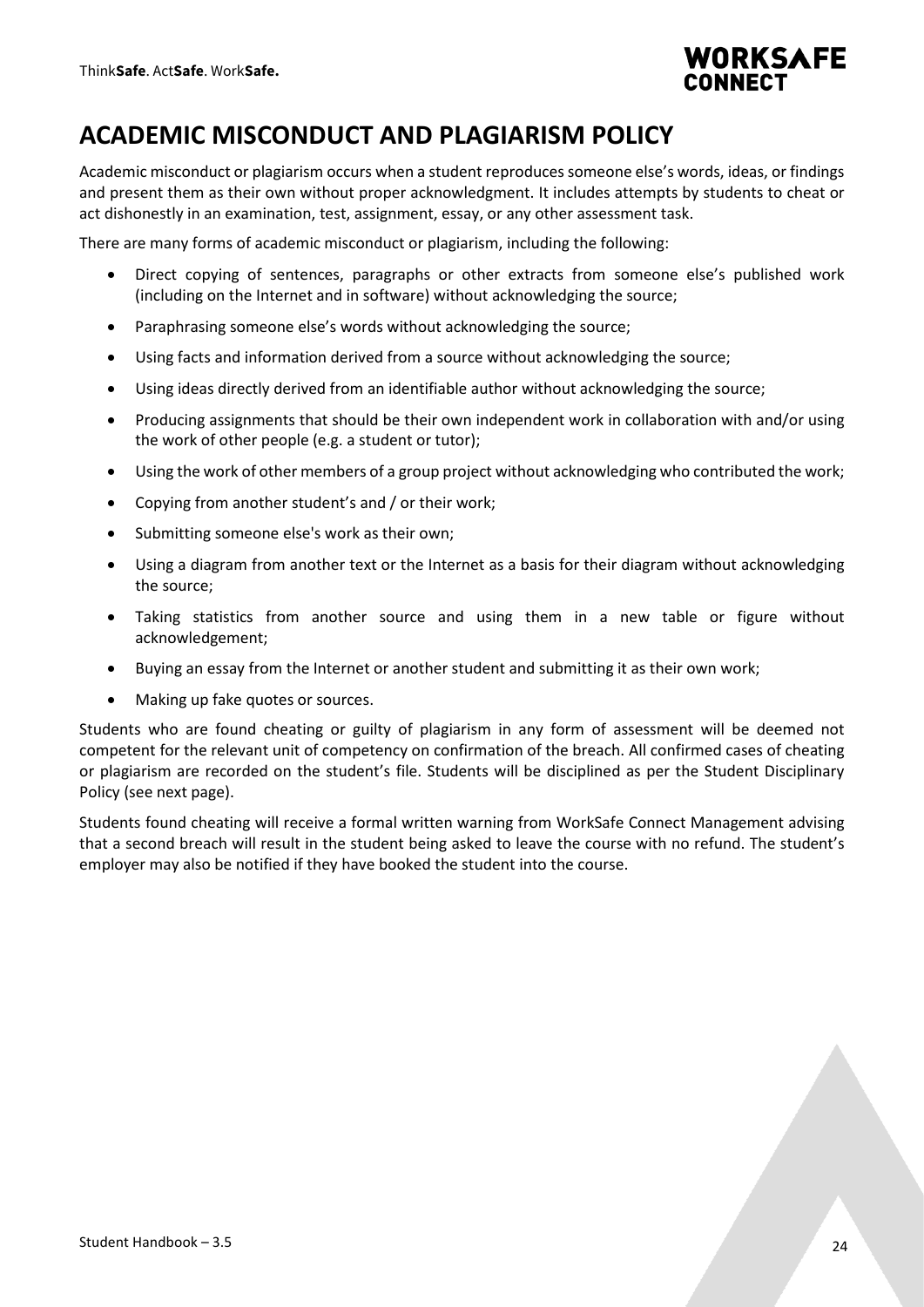

# <span id="page-24-0"></span>**STUDENT DISCIPLINARY POLICY**

The student disciplinary policy exists for the proper management of disciplinary issues.

The policy is designed to ensure fairness and objectivity and its primary function is not intended as a form of punishment but as a means of providing students with the opportunity to correct or modify their behaviour.

WorkSafe Connect seeks to promote an environment in which students develop a positive and responsible attitude toward fellow students, staff and the general work / learning environment.

When a student's behaviour conflicts with the values of WorkSafe Connect and/or the Workplace Health and Safety Policy, disciplinary action will be taken according to the following process:

- 1. Initially, the trainer will discuss the behaviour in question with the student(s) and add a note to the student's file.
- 2. If the behaviour continues to be unacceptable, the trainer will arrange a meeting with WorkSafe Connect Management, or their delegate to discuss the issue.
	- $\circ$  Details of all disciplinary warnings and/or interviews will be recorded against the student's file.
- 3. If necessary, an action plan may be implemented for the student to abide by in cases deemed necessary by WorkSafe Connect Management, or their delegate.
- 4. Further disciplinary problems will be addressed by WorkSafe Connect Management, or their delegate, in consultation with the trainer.
- 5. An official warning letter will be issued by WorkSafe Connect Management, or their delegate.

WorkSafe Connect reserves the right to expel a student immediately depending upon the seriousness of the misconduct or in cases where the conduct of a student breaches Work Health and Safety legislation or the student puts at risk the safety or health of themselves, students or staff of WorkSafe Connect.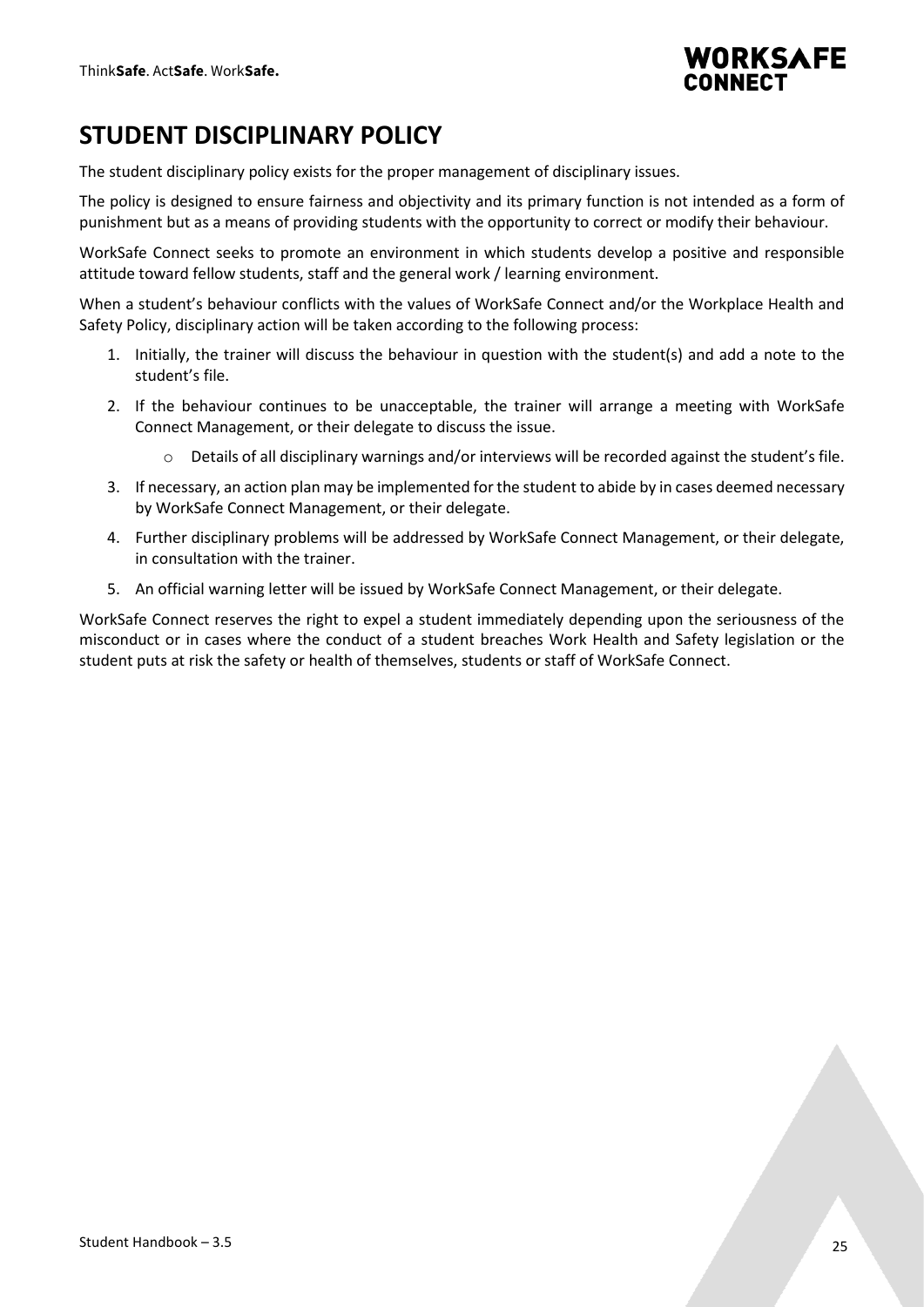

# <span id="page-25-0"></span>**WORK HEALTH AND SAFETY POLICY**

The purpose of this policy is to outline the process of assisting all staff and students to meet and comply with the Work Health and Safety Act.

Management has overall responsibility to ensure that the processes outlined in this policy are conducted in accordance with procedures and relevant legislative provisions. Trainers are responsible for ensuring Work Health and Safety requirements are met in their own training and work areas.

It is the policy of WorkSafe Connect, that all staff work in areas which are safe and physically suitable through meeting the requirements of the Work Health & Safety Act (other legislation relevant to that circumstance (e.g., Coal Mining Act)). In doing so, students will be given instruction in venues which also meet the requirements of the Act.

Through education, hazards to health and safety for staff and students will be eliminated or, where this is not practicable, will be managed to prevent injury, illness and death.

### <span id="page-25-1"></span>**Information/Education**

• WorkSafe Connect inform and regularly communicate with trainers to assist in understanding and complying with legislative requirements.

#### <span id="page-25-2"></span>**Hazards**

- Identified hazards (workplace and equipment) are to be addressed immediately (where practicable).
- Any hazards which are not addressed are to be evaluated in terms of risk in meeting the Work Health and Safety legislation and the Standards for Registered Training Organisations 2015, and if significant, be reported to WorkSafe Connect Management.
- Address hazards where possible, and report to WorkSafe Connect Management any outstanding hazards.
- WorkSafe Connect Management is to ensure hazards to staff, trainers and students are eliminated or minimised (so far as is reasonably practicable) and, if required, the course is to be suspended until such time as it is safe to resume.

### <span id="page-25-3"></span>**Accidents/Incidents**

- Should an accident or incident occur (including near misses), the accident is to be reported a WorkSafe Connect Representative in the first instance for appropriate action.
- WorkSafe Connect Management will investigate the accident or incident to report and where possible identify and eliminate the potential for further accidents or incidents.
- WorkSafe Connect Management to ensure that all medium or high-risk accidents or incidents are investigated and all potential for further accidents or incidents are eliminated where possible.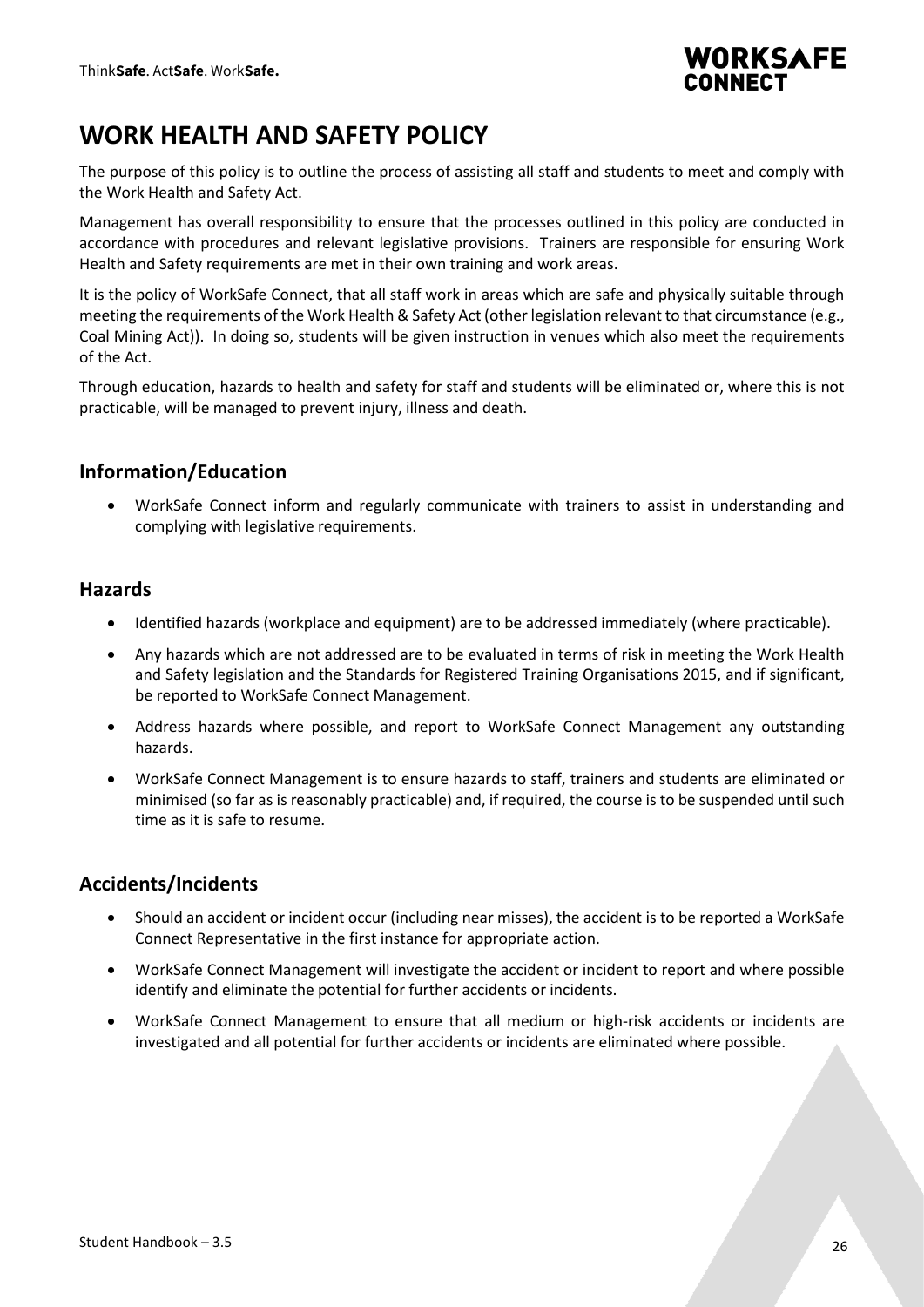

## <span id="page-26-0"></span>**PRIVACY AND CONFIDENTIALITY**

This policy applies to all individuals who provide personal information to WorkSafe Connect for the primary purpose of education delivery and associated government requirements.

### <span id="page-26-1"></span>**Privacy Notice**

#### <span id="page-26-2"></span>**Why we collect your personal information**

As a registered training organisation (RTO), we collect your personal information so we can process and manage your enrolment in a vocational education and training (VET) course with us.

#### <span id="page-26-3"></span>**How we use your personal information**

We use your personal information to enable us to deliver VET courses to you, and otherwise, as needed, to comply with our obligations as an RTO.

#### <span id="page-26-4"></span>**How we disclose your personal information**

We are required by law (under the *National Vocational Education and Training Regulator Act 2011* (Cth) (NVETR Act)) to disclose the personal information we collect about you to the National VET Data Collection kept by the National Centre for Vocational Education Research Ltd (NCVER). The NCVER is responsible for collecting, managing, analysing and communicating research and statistics about the Australian VET sector.

We are also authorised by law (under the NVETR Act) to disclose your personal information to the relevant state or territory training authority.

#### <span id="page-26-5"></span>**How the NCVER and other bodies handle your personal information**

The NCVER will collect, hold, use and disclose your personal information in accordance with the law, including the *Privacy Act 1988* (Cth) (Privacy Act) and the NVETR Act. Your personal information may be used and disclosed by NCVER for purposes that include populating authenticated VET transcripts; administration of VET; facilitation of statistics and research relating to education, including surveys and data linkage; and understanding the VET market.

The NCVER is authorised to disclose information to the Australian Government Department of Education, Skills and Employment (DESE), Commonwealth authorities, State and Territory authorities (other than registered training organisations) that deal with matters relating to VET and VET regulators for the purposes of those bodies, including to enable:

- administration of VET, including program administration, regulation, monitoring and evaluation
- facilitation of statistics and research relating to education, including surveys and data linkage
- understanding how the VET market operates, for policy, workforce planning and consumer information.

The NCVER may also disclose personal information to persons engaged by NCVER to conduct research on NCVER's behalf.

The NCVER does not intend to disclose your personal information to any overseas recipients.

For more information about how the NCVER will handle your personal information please refer to the NCVER's Privacy Policy a[t www.ncver.edu.au/privacy.](http://www.ncver.edu.au/privacy)

If you would like to seek access to or correct your information, in the first instance, please contact us on the details provided below.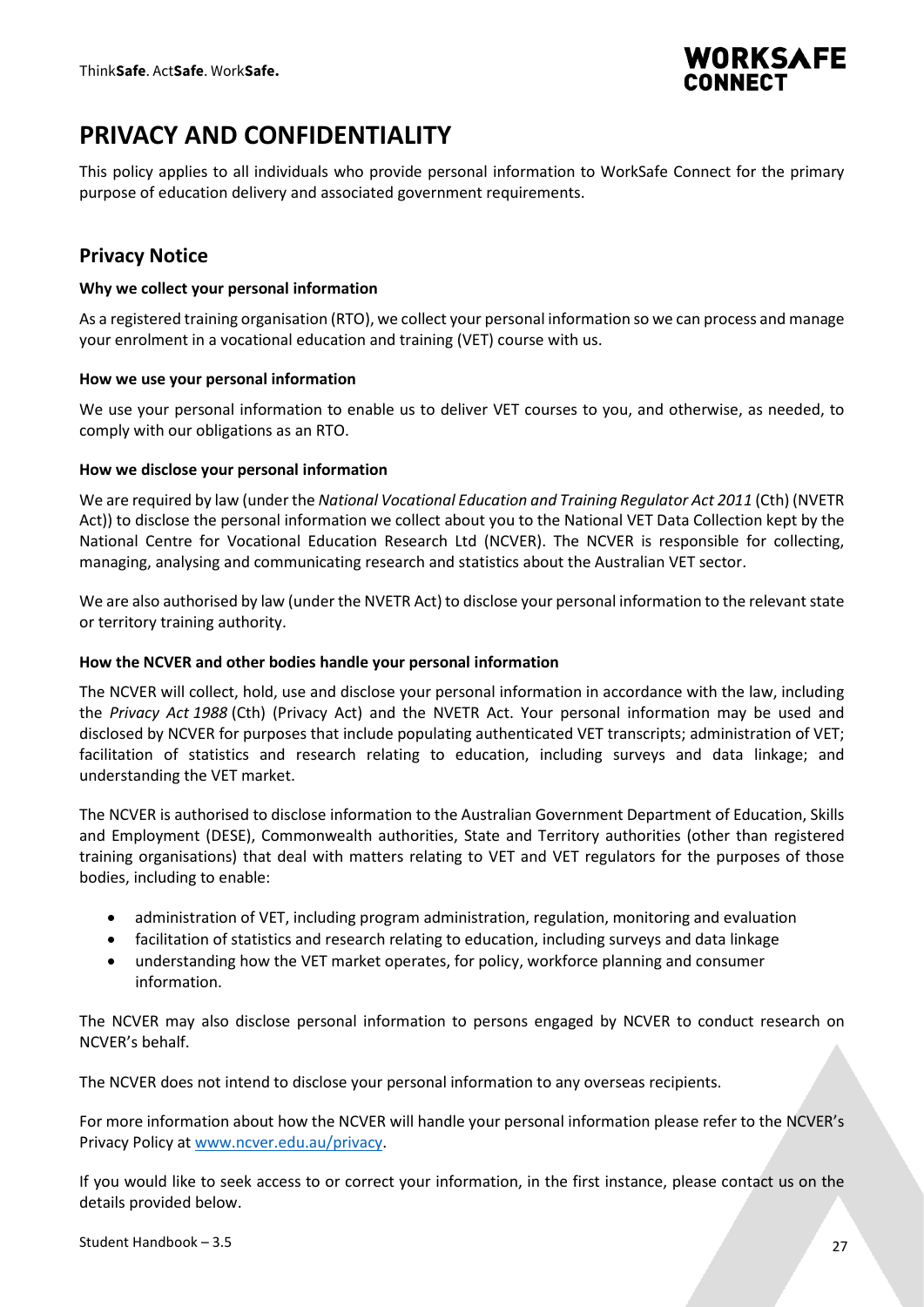

DESE is authorised by law, including the Privacy Act and the NVETR Act, to collect, use and disclose your personal information to fulfil specified functions and activities. For more information about how the DESE will handle your personal information, please refer to the DESE VET Privacy Notice at [https://www.dese.gov.au/national](https://www.dese.gov.au/national-vet-data/vet-privacy-notice)[vet-data/vet-privacy-notice.](https://www.dese.gov.au/national-vet-data/vet-privacy-notice)

#### <span id="page-27-0"></span>**Surveys**

You may receive a student survey which may be run by a government department or an NCVER employee, agent, third-party contractor or another authorised agency. Please note you may opt out of the survey at the time of being contacted.

#### <span id="page-27-1"></span>**Contact information**

At any time, you may contact WorkSafe Connect to:

- request access to your personal information
- correct your personal information
- make a complaint about how your personal information has been handled
- ask a question about this Privacy Notice

Please call on us (07 3277 3282 or 07 4728 9866) or email us at [info@worksafeconnect.com.](mailto:info@worksafeconnect.com)

### <span id="page-27-2"></span>**Collection and Use of Information**

The information that an individual provides to WorkSafe Connect may be shared with the Commonwealth, State Governments and designated bodies only as required by legislation, including the Data Provision Requirements of the VET Quality Framework.

Some sensitive information (i.e., health or language, literacy and numeracy levels) is required to help our duty of care to students and staff with all information being solicited for the intended purpose. We do not receive unsolicited information. Anonymity of, and use of pseudonymity by, the individual is not permitted as it is impracticable for WorkSafe Connect to deal with individuals who have not identified themselves or who have used a pseudonym.

WorkSafe Connect will not disclose an individual's personal information to an individual or an organisation other than:

- As required by legislation;
- Where written consent has been provided by the individual to disclose personal information to another person;
- WorkSafe Connect believes there are reasonable grounds that the disclosure is necessary to prevent or lessen a serious and imminent threat to the life or health of the individual or of another person;
- The disclosure is reasonably necessary for the enforcement of the criminal law or of a law imposing a pecuniary penalty;
- For the purpose of the protection of the public revenue.

#### <span id="page-27-3"></span>**Australian Privacy Principles**

WorkSafe Connect adheres to the requirements of the 13 Australian Privacy Principles from Schedule 1 of the Privacy Amendment Act 2012. A copy of this can be downloaded from [www.oaic.gov.au](http://www.oaic.gov.au/) being the site of the Office of the Australian Information Commissioner. All information is held in individual student files as electronic files. Staff information is held by WorkSafe Connect Management.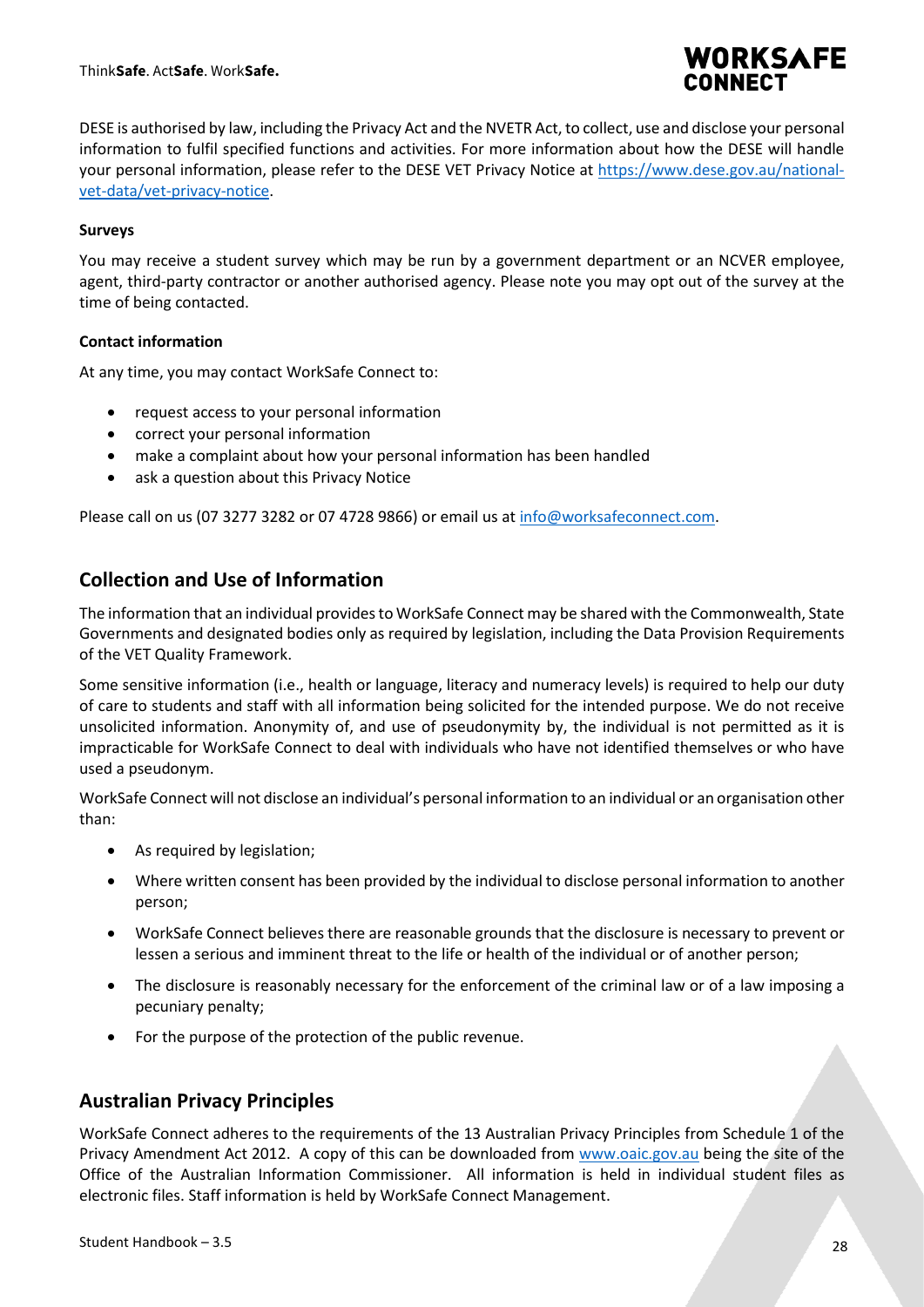

#### <span id="page-28-0"></span>**USI**

USI legislation requires that we keep all records concerning a USI protected from misuse, interference and loss, unauthorised access, modification and disclosure. It also provides for the Australian Information Commissioner to investigate any breach of the USI confidentially initiate as if it is an interference with the privacy of an individual for the purpose of the Commonwealth Privacy Act. A USI must not be used for any purpose other than those specifically allowed under than the legislation.

### <span id="page-28-1"></span>**Data Provision Requirements**

We collect information that is needed under the VET Quality Framework. This data includes but is not limited to Total VET activity data (AVETMISS), reported to NCVER and the Quality Indicator data (report to ASQA).

For more information visit the<http://www.oaic.gov.au/>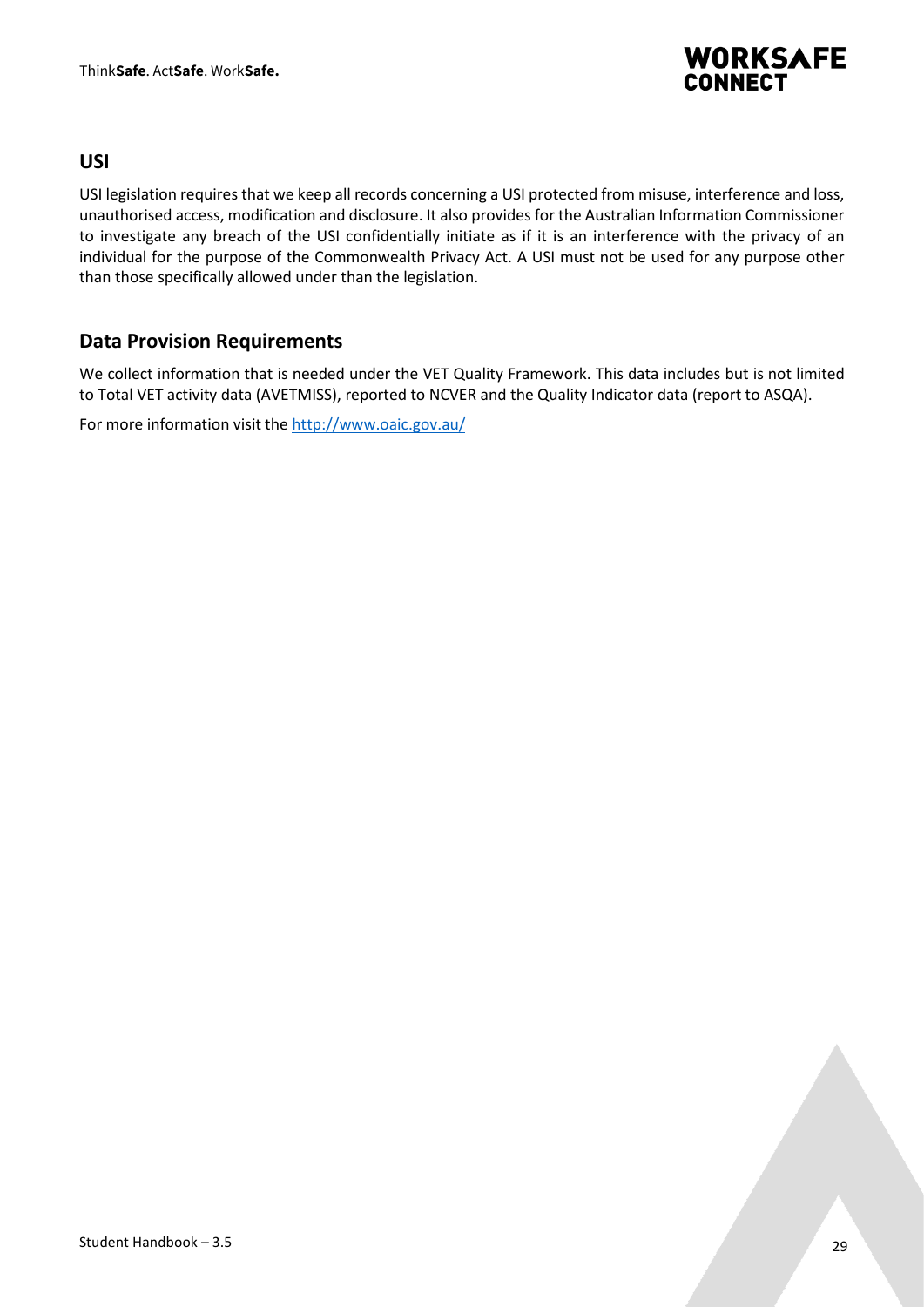

# <span id="page-29-0"></span>**APPENDIX I – FEES & CHARGES SCHEDULE**

### <span id="page-29-1"></span>**Public Courses**

WorkSafe Connect offers training and assessment services in both a public course and client course format. The prices for public courses are available on the website and are subject to change: www.worksafeconnect.com.

### <span id="page-29-2"></span>**Quotes and Proposals**

Quotes and/or proposals are provided for client specific courses and programs. Quotes are valid for 30 days from the date of issue.

#### <span id="page-29-3"></span>**Discounts**

WorkSafe Connect offers students who have completed an public course a returning student discount on future courses with WorkSafe Connect. Following completion of a course, each student receives an email with a discount code which can be used when booking future courses either over the phone or online.

### <span id="page-29-4"></span>**Reprint (incl. postage) of paper-based certificates and wallet cards**

This may incur a fee of \$20 (incl. GST).

### <span id="page-29-5"></span>**Re-Assessment Fee**

Where an assessment has been deemed not satisfactory and a student (or their employer) wishes to be reassessed, they will need to attend a future course offering. The student may attend the assessment only session of the course (i.e., not the training element) and they may be charged a proportionate re-assessment fee. Any fee will be advised prior to re-assessment.

### <span id="page-29-6"></span>**White Card Replacement Fee**

Replacement fees are as follows:

- \$30 fee (incl. GST) if WorkSafe Connect issued the statement of attainment
- \$50 fee (incl. GST) if another RTO issued the statement of attainment

### <span id="page-29-7"></span>**User Choice Program**

For any courses that fall under the Queensland Government User Choice Program – please see Appendix II.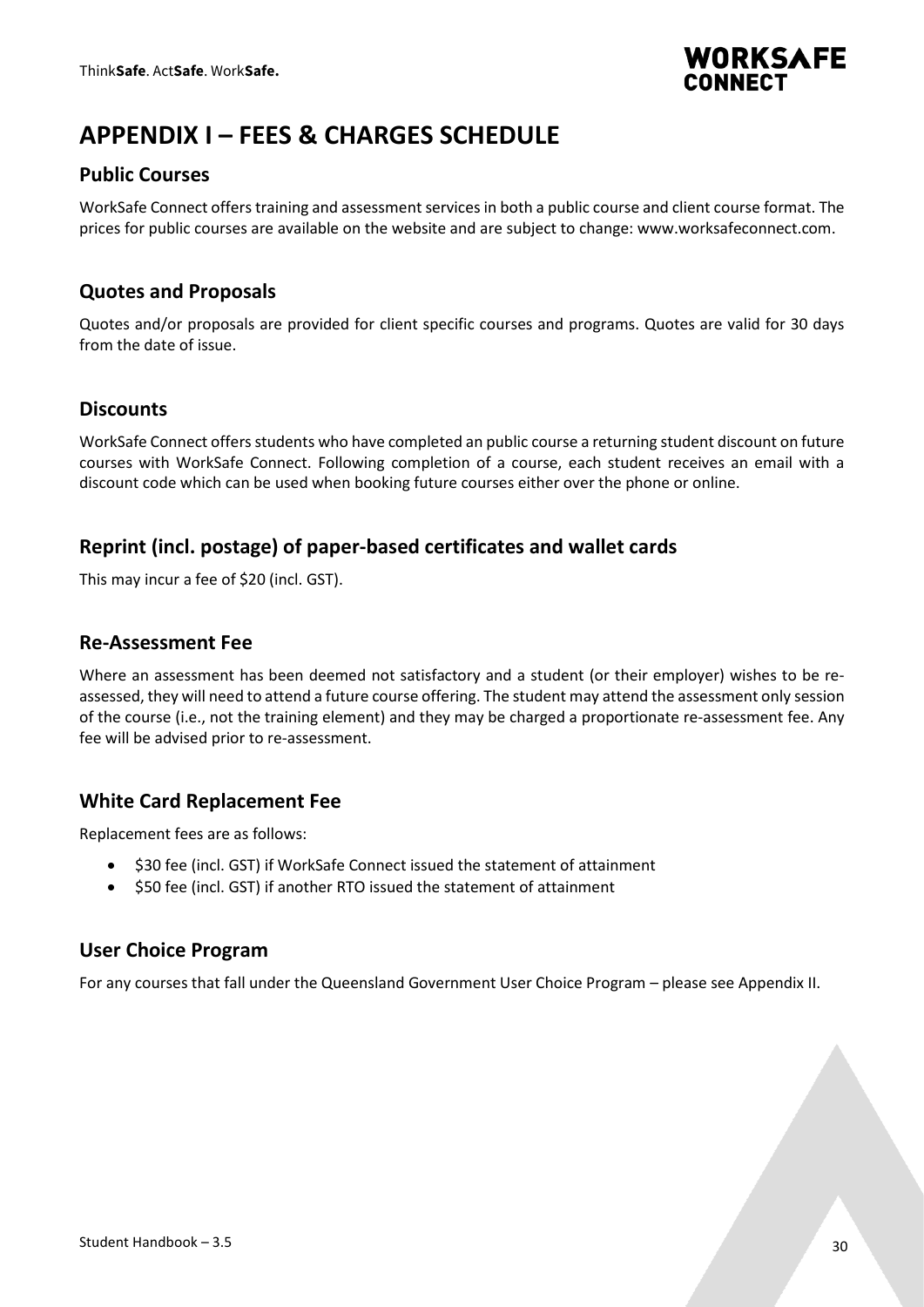

# <span id="page-30-0"></span>**APPENDIX II – QUEENSLAND GOVERNMENT SUBSIDISED TRAINING – USER CHOICE**

WorkSafe Connect is authorised as a pre-qualified supplier by the Queensland Government Department of Employment, Small Business and Training (DESBT) to deliver funded training under the User Choice program.

Through the User Choice program, the government contributes towards the cost of training for eligible Queensland trainees.

WorkSafe Connect offers User Choice funded programs to employer groups only (it is not offered on an individual basis).

### <span id="page-30-1"></span>**Existing Workers**

To enter into a contract agreement, trainees may be new or existing workers employed full-time or part-time (working a minimum of 30 hours per fortnight). A casual employee is not eligible for funding.

Existing workers are eligible for User Choice Funding only when undertaking a Priority One qualification, irrespective of whether they belong to a priority population group. Workers are considered as existing after they have been employed for more than three (3) months full-time or 12 month part-time.

Trainees can only receive one (1) Government contribution for a User Choice funded qualification at any single point in time. For example, a student cannot be funded to undertake two (2) traineeships at the same time.

### <span id="page-30-2"></span>**Student Contribution Fee**

The Student Contribution Fee is payable by the student however WorkSafe Connect may enter an agreement with the employer so that the employer pays the student contribution fee on the student's behalf. An agreement will be signed by both the employer and WorkSafe Connect which confirms the student contribution fees under the User Choice Program will be paid by the employer on behalf of each of their employees in the program.

WorkSafe Connect is obligated to collect a student contribution fee which is calculated at \$1.60 (or as otherwise specified by DESBT) per nominal hour for each unit of competency delivered. The total fee will vary according to the range of units selected within each traineeship qualification framework.

There are a number of exemptions that may apply in calculating the contribution fee relevant to each student.

Students are partially exempt when:

- They are under the age of 17 at the end of February in the year of training commencement and have not completed year 12 (a birth certificate or passport is acceptable evidence to verify this); or
- They hold a health care or pensioner concession card or is a partner or dependent named on the card of a person who holds a card (a copy of the concession card with the student's name listed or correspondence showing the student's entitlement to the concession from Centrelink or Federal Department of Human Services is acceptable evidence to verify this); or
- A person of Aboriginal or Torres Strait Islander descent (information provided on the Student Enrolment Form is acceptable evidence to verify this).

Student contribution fees are discounted by 60% under this partial exemption.

Full exemptions for student contribution fees may apply under the following conditions:

- Where credit transfer is awarded for a unit (previous qualification or statement of attainment certificates is acceptable evidence to verify this); or
- Where the student is a school-based trainee (information provided on DET Connect is acceptable evidence to verify this); or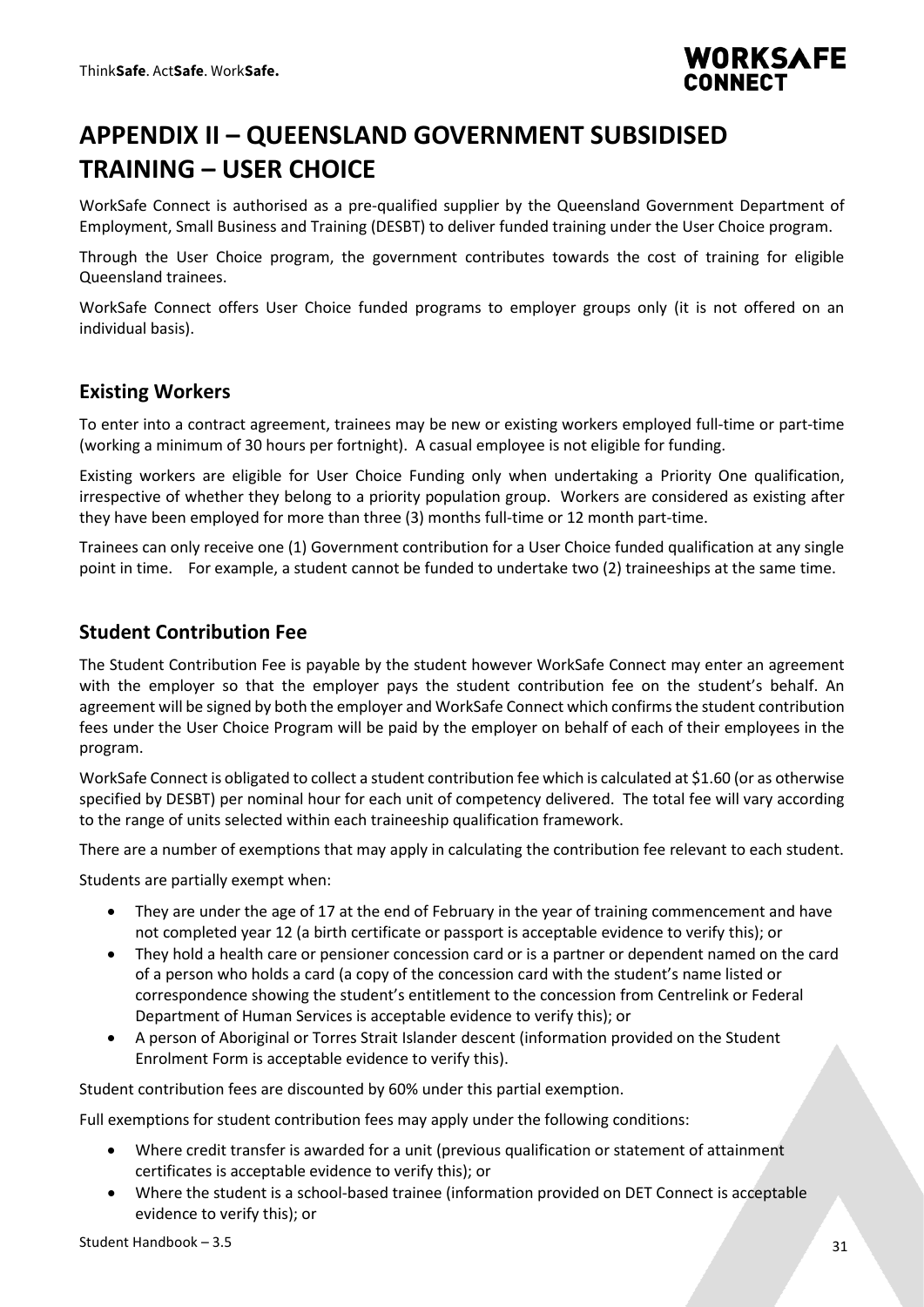

- Where the student commences a traineeship within 12 months of graduating year 12 (proof the student graduated from Year 12 in Queensland within 12 months is acceptable evidence to verify this);
- A school-based student who has graduated Year 12 and converted to either a full—time or part-time traineeship (copy of the Senior Statement issued by the QCAA is acceptable evidence to verify this).

Note, there is also an exemption that applies if the fee would cause extreme financial hardship for the student. Where the employer is paying the student contribution fee on behalf of the student, this exemption is deemed not relevant.

### <span id="page-31-0"></span>**Arrangements regarding Student Contribution Fee Payments and Refunds**

The student contribution fee is estimated at the beginning of the program and invoiced. At the trigger events indicated in the below section, the student contribution fee will be recalculated and the employer will be notified of any adjustments. Either a further invoice requiring payment or a refund will be processed.

Each time an invoice or refund is issued to the employer, it will include the following details:

- Name of the Trainees
- Date of invoice or refund
- Unit of competency description and rate of student contribution fees for that unit
- No GST is applicable
- A total of the contribution fees charged or refunded

### <span id="page-31-1"></span>**Reasons for Refund of Student Contribution Fee**

At the event triggers described below, a recalculation of the student contribution fee will be conducted by WorkSafe Connect and a refund will be processed if required.

Replacement of the SRTO

- A full refund of the student contribution fee paid for units not yet commenced will be made.
- For units commenced but not yet completed, a proportionate refund of 50% of the student contribution fee will be made.

Cancellation of a training contract ending the traineeship

- A full refund of the student contribution fee paid for units not yet commenced at the time of cancellation will be made.
- For units commenced but not yet completed, a proportionate refund of 50% of the student contribution fee will be made.

Changes in elective units of competency

- Only at the completion of the program will a recalculation of student contribution fees be conducted.
- Where there are changes in elective units of competency that had not yet commenced, there is no student contribution fee payable for that unit.
- If a student commenced a unit of competency and subsequently changed to another unit without completing the original unit, 50% of the student contribution fee remains payable for the original unit.
- If there is a refund owed to the employer, WorkSafe Connect will process a refund. If there is a further fee owed to WorkSafe Connect, this will be invoiced in accordance with the above payment arrangements.